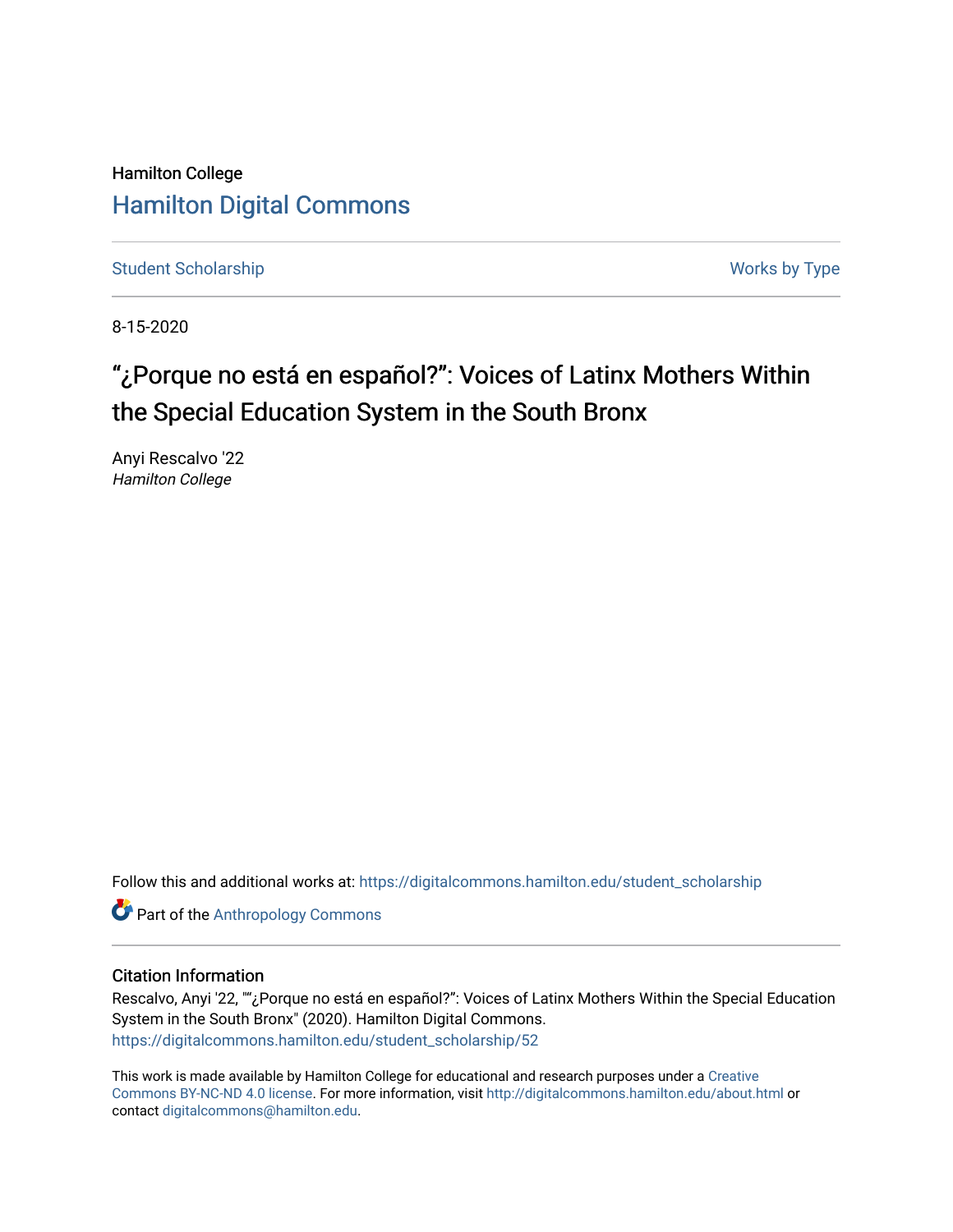"¿Porque no está en español?":

Voices of Latinx Mothers Within the Special Education System in the South Bronx

Anyi Rescalvo

August 15, 2020

Levitt Center Summer Research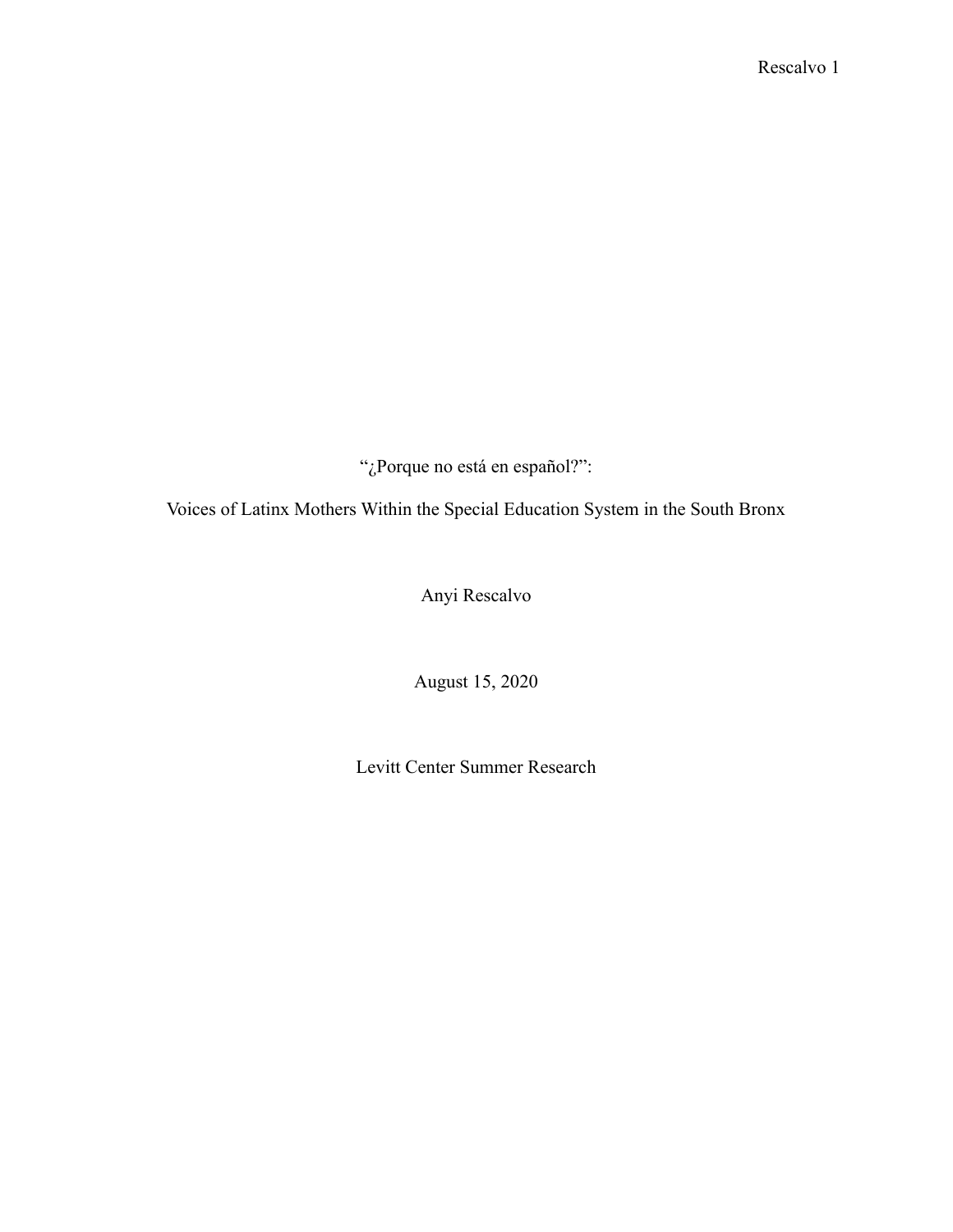#### **OPENING VINGETTE**

Your child is one and a half years old and you go in for a regular checkup. Aside from the usual procedures for a checkup, you notice the doctor is intensely observing your child. Not knowing what might be going on, you simply ask "is everything okay?"

Your doctor responds, "How many words does your child say already?"

You are taken aback by the question, but realize you never really put much thought into this. "Hmm...now that you ask, he only babbles."

You look at the doctor's face and realize this is not a good sign. "By now your child should be saying basic words, like 'mam' or 'papa', I think you should get him evaluated at an early intervention center. Give me one moment and I'll provide you with details."

You are instantly stunned. What is an early intervention center? How did you not notice before that something was off? So many questions are racing through your mind, but what question do you start with? You do not understand a thing, but you trust your doctor and they help you set up an appointment with the early intervention center because the person who picks up the phone only speaks English.

After the doctor gets off the phone with the center, she tells you the location, date, and time of the center where your child will get evaluated. You wait nervously for two weeks until it's time to take your child.

Before you step into the center, you take a deep breathe in and out. You're worried about what they might say to you and what they might do to your child. What exactly are they evaluating? You have never been through this process, let alone heard about it. You brace yourself and then take a step inside. You look around and there are so many signs up, but all in English. You search for a sign that might be in Spanish, to at least give you any sort of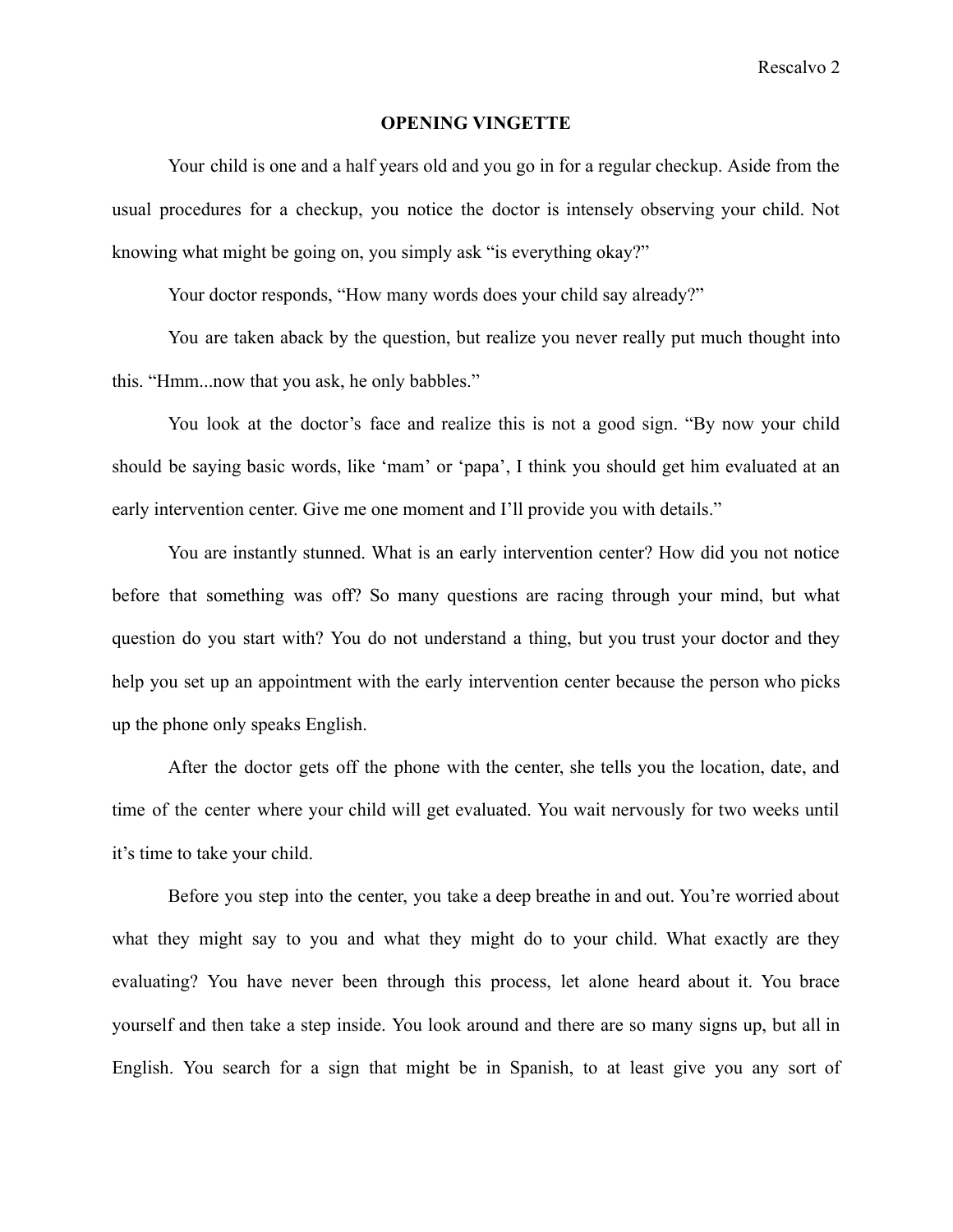information, but you find none. You see the receptionist and make your way over, while she greets you. She speaks to you in English and you do not understand what she is asking you. You point to your child and hope she understands that you have an appointment. You proceed to show her the information your doctor wrote down for you that includes the time of the appointment. She nods her head and signs you in and points to the waiting area where you will sit down and wait.

You see there are books and toys set up at the table next to you, so you let your child play with some while you wait. Still, you are nervous. You have not seen anyone else in the agency besides the receptionist. There is a door in front of you, but no one has come out, you do not know what to expect. The whole time you hope that there is someone who speaks Spanish because you are worried about what is going to happen, and you want to communicate with someone.

Fifteen minutes later, someone walks out and begins walking towards you. Thankfully they speak Spanish and explain to you that they will be taking your child into some of the play rooms they have set up and will let your child play with certain toys that are meant to exhibit certain skill sets. They will also be giving your child commands to see if they can successfully follow through. You've never heard of this before and suddenly you realize toys are no longer just toys, they become ways to test the intelligence of your child. You get a little worried, you've never worked on building specific skills with your child, especially since you're a first-time mother. Then you realize that the commands will probably be given to your child in English, a language so foreign to you that you never learned a word of it.

They take your child to the rooms in the back and let you know you can watch your child through the one-way glass. In the playrooms there are balls everywhere, puzzles, rugs, and lots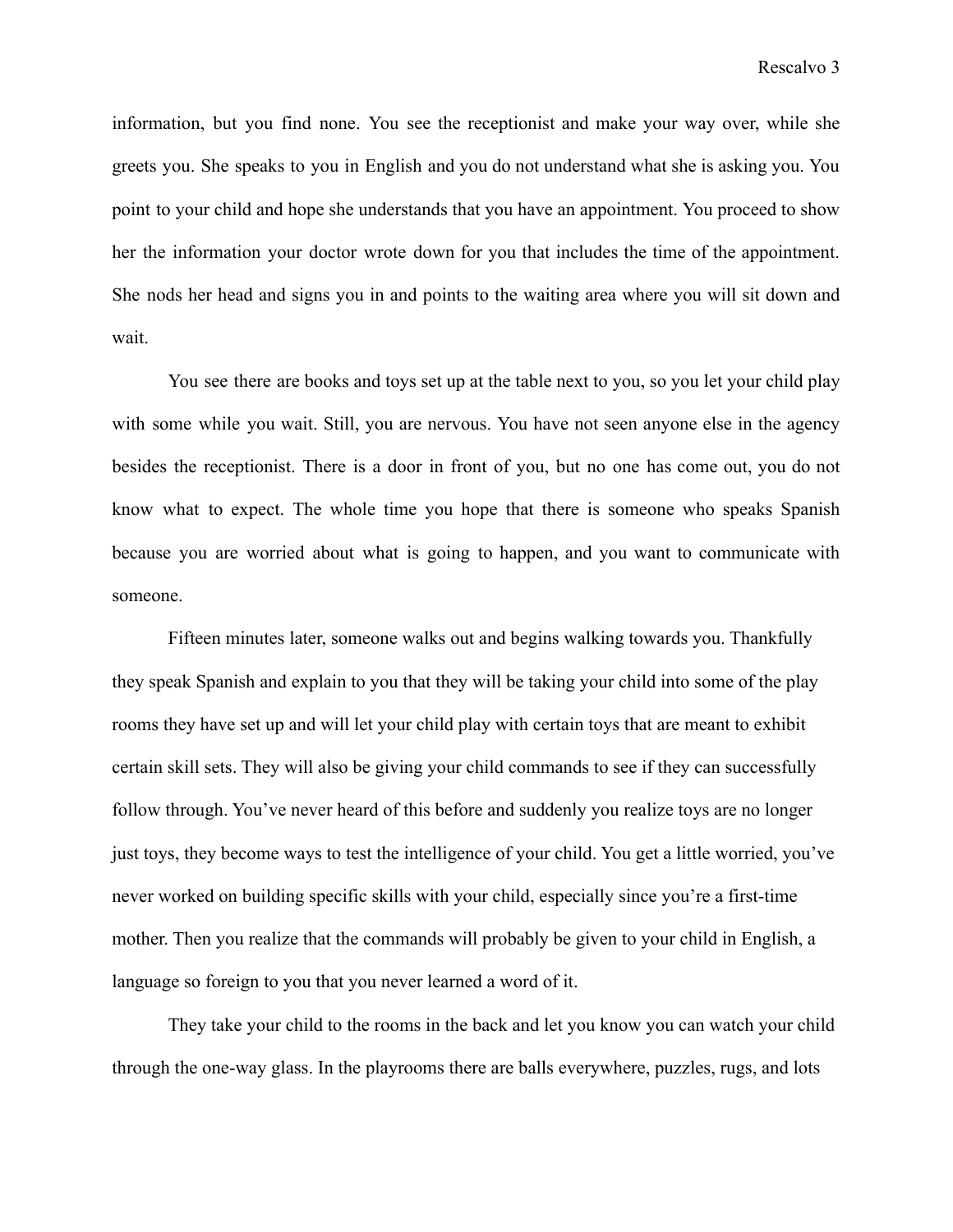Rescalvo 4

of toys. First, they start off by giving your child a shape that they have to match up to the correct shape in a container. You watch as your child is unable to match the shapes correctly. You do not know what this means, but you know it's not a good sign.

After ten minutes of watching your child not being able to complete different tasks, you no longer want to watch and instead go back to the waiting room. Your heart sinks. You do not know what is happening, but you know something is wrong. Why didn't you notice anything before? Why didn't you try harder to talk to your child or try to strengthen their skills?

After an hour or so, the therapist comes back with your child, you do not know what is going to happen next, so your palms are sweating profusely. You ask, "so how did it go?" as you hold your child close to you on your lap.

The therapist can tell you are worried. "You do not need to be scared. Your child will need some services from us because his speech and motor skills are not where they need to be for their age. This is okay, we will help get them to where they need to be. This will require some services to be given at home every week. There will be different therapists who will work with your child to build specific skills, they are professionals so they have worked with many kids before, you don't have to worry about that. We will call you so we can set up what times your child's therapist will be able to go to your house. There will also be a social worker assigned to you that will help you through the process, they will be there to support you and we will make sure they speak Spanish so you can understand all this information. In a week or so, you will receive a detailed report from us of what our diagnoses is for him, outlining the tasks we did with your child, the way they responded to them, and what some next steps will be."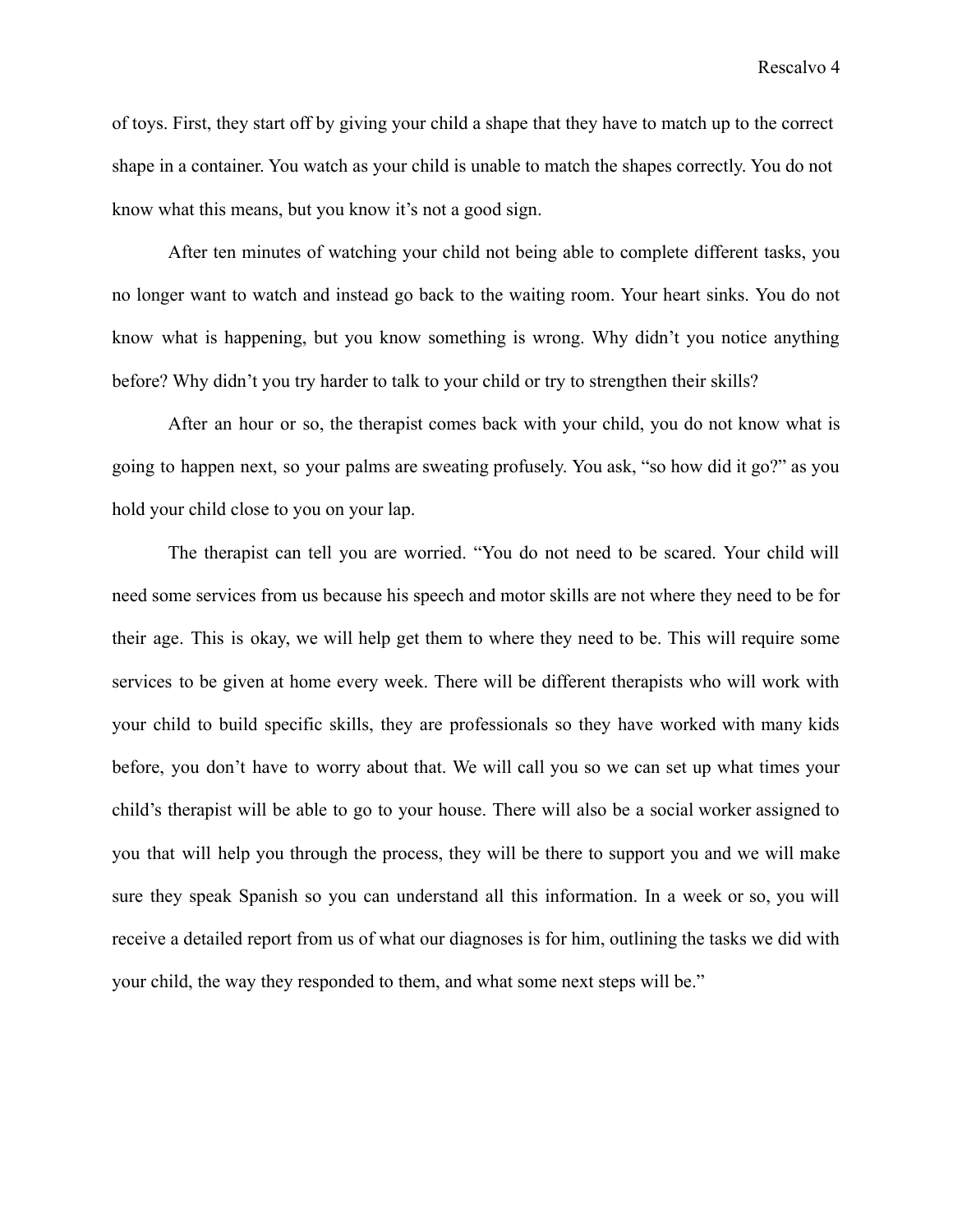Rescalvo 5

So many thoughts are racing through your mind. This is so much information given all at once. You have never experienced a situation like this. There is only one question racing through your mind, and you know you have to ask it.

"So, what is wrong with my child?"

The therapist looks at you for a couple seconds before answering the question. "We believe your child has a learning disability. However, with the therapies we will provide, we are hopeful that your child will be able to develop the skills they need."

Your heart sinks. What is a learning disability? What does that even look like? What does this mean for your child? Is your child not normal? You are afraid to ask because a part of you does not want to know the answer. After you say your goodbyes to those at the agency, you make your way home. You hold your child tight in your arms and let out a few tears. You have no idea what will happen next or even what your child's life will be like moving forward. What will the future hold? Will your child ever achieve a normal life? You do not want to accept the reality of the situation and instead try to avoid asking yourself more questions.

About a couple days later you receive a phone call from the agency and the detailed report though the mail. They tell you what day and time your child's therapist will be going to your house. Then they tell you the name and phone number of your social worker so you can call her and set up a meeting time before the therapists start going to your house. They make clear that your social worker will be the person you will go to if you have questions or concerns.

A couple days later, your social worker goes over to your house and you show her the long and detailed report and tell her you have been unable to read it because it is all in English. You have tried using Google translate, but there are terms that you do not even understand in Spanish. Translating more than 20 pages on Google translate also requires more time than you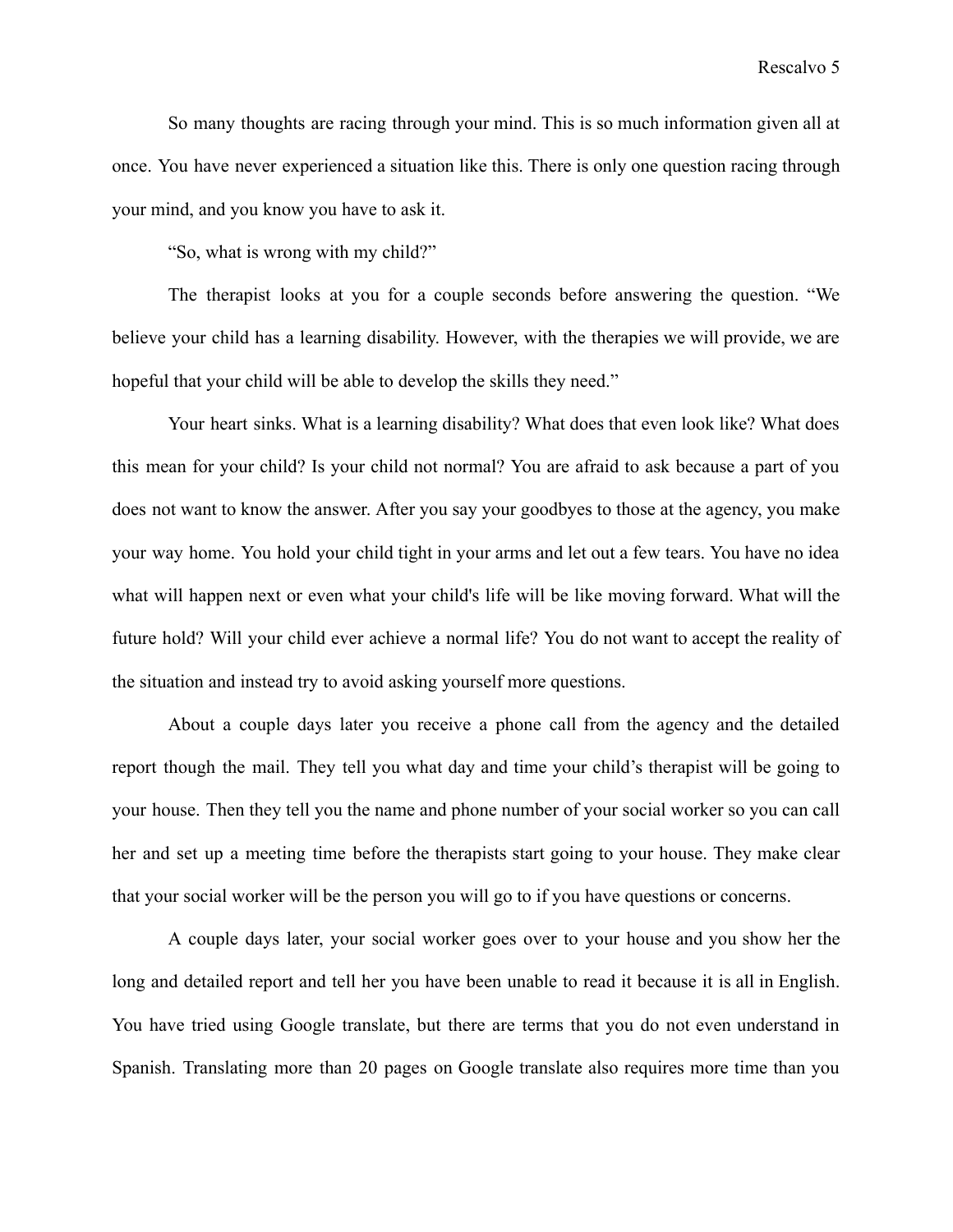have. Thankfully, your social worker is very patient and translates each page for you. She explains to you that your child has a learning disability and will need multiple services to help develop specific skills. She tells you there is nothing to worry about because she will guide you through the process and be there to answer any questions. This comforts you and you know you are not alone in the process, especially because you can openly communicate with her in Spanish. Although you are thankful and glad she speaks Spanish, you wish you understood English and could read the report yourself.

For two years your child receives services like speech therapy, occupational therapy, and physical therapy all at home. You get used to having therapists around and by then you understand the kind of activities each one of them do with your child. Although you are familiar with this process already, your social worker lets you know that it is time for your child to begin going to school. You have no idea how to go about this. You sit down with your social worker and she asks you if there are any schools you want to look at. You sit there quietly. You know of a couple schools in the area but have never visited them. You tell her of the few you do know of and she tells you to set up a time to go visit these schools in your area.

A week later, you visit a school that is four blocks away from you, you walk through the hallways and into the main office. You try to check in but the person at the front desk does not speak Spanish. You wait 10 minutes until they finally find someone available who can translate. Once someone who speaks Spanish shows up, you explain you are there to visit the school. They escort you to sit into a classroom and observe what goes on. After a couple of minutes, the director asks to speak to you and meet your child. They want to make sure your child is a good fit for their school. They put your child in a classroom and observe them, give them toys to play with, and they ask your child to follow some simple rules. However, your child cannot complete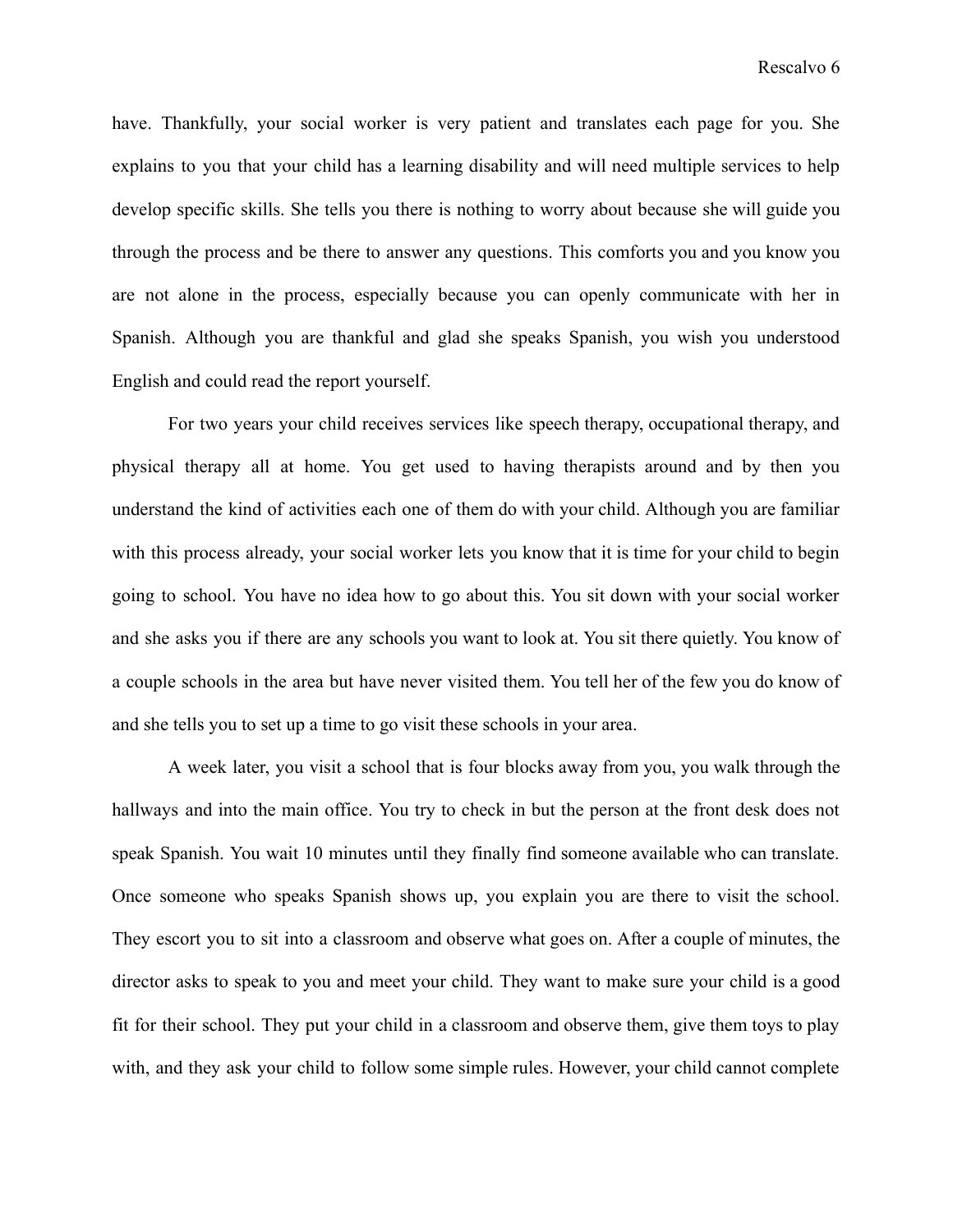them successfully and you know it. You watch as your child fails to complete the tasks and you do not know what to do, you wish you could help. You get flashbacks from the early intervention center you took your child to years ago, and your stomach starts to feel uneasy. Afterwards, the director pulls you aside and tells you they cannot enroll your child because they do not have the resources to help him build the skills he needs. Your eyes begin to tear up and you cannot hold back your tears any longer. So where is your child supposed to go? What school will take them in?

The director comforts you and lets you know that there are schools available specifically for children with learning disabilities, your child is not the only one who needs different accommodations. After this visit, you call your social worker and let her know you want to investigate schools specifically for students with learning disabilities. The next time you meet with her, she shows you a list of schools that could fit your child's needs. The only problem is that these schools are not near your home. Your child would need to be picked up by the bus every day. You are hesitant about this but ultimately, you just want the best for your child, so you agree.

You end up visiting a school that is 40 minutes away from home by train. The school is dedicated to children ages 3-5 with disabilities. You meet some of the teachers and observe a classroom while your child sits in on it too. You like the environment because the children are not treated any differently, regardless of ability. There are also many teachers who help every student, some students even have a teacher specifically for them. Thankfully, there is one teacher who speaks Spanish and explains to you that their school makes sure to use and meet every child's Individual Educational Plan (IEP) in order to ensure that they are progressing in their education. She explains the subjects they teach and the type of work students do. You feel this is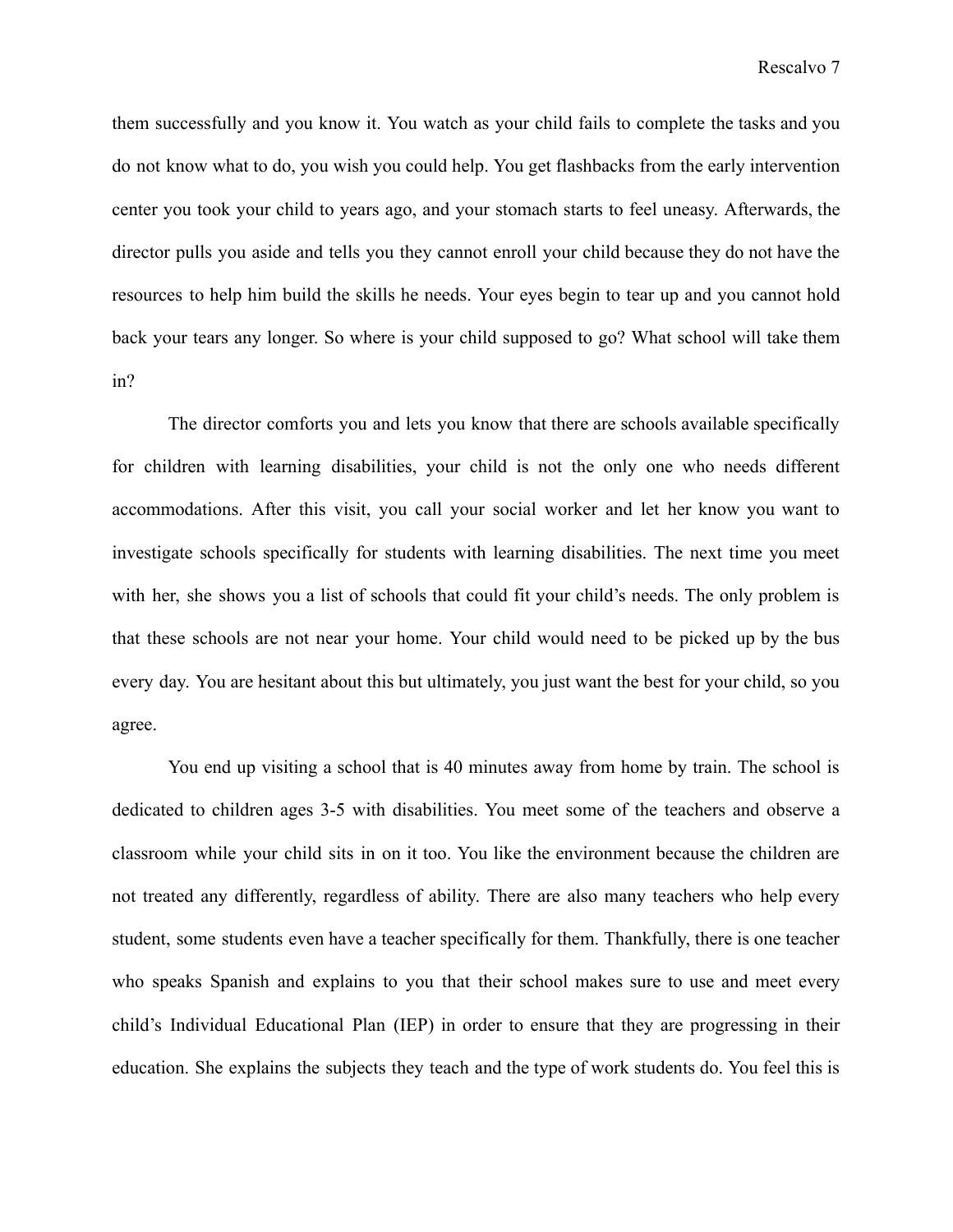the school for your child and tell her you want to enroll your child. With the help of the director of the school and your social worker, your child is enrolled within a week.

Fast forward to two years later, you have to begin the process again and enroll your child into a public school that offers special education services. This is where your child will begin their elementary school journey. Your social worker assures you that there are public schools in your area, within walking distance, that your child can enroll in and where they will continue with the IEP. You visit and pick the school you feel is best for your child. This is a relatively smooth process because your social worker handles most of it. However, once your child enrolls into a public school and begins  $1<sup>st</sup>$  grade, your social worker lets you know that she will no longer be assigned to you because now the public school your child is going to assumes full responsibility. Any questions or concerns go directly to them. You start to worry, what will you do without your social worker? Why did you not know this earlier? She understood you and your situation perfectly well, and she was able to communicate with you when others were not. What now? Who will help you?

During the first day of school you meet your child's new teacher, but she only speaks English. She introduces herself and all you can do is smile and nod at her, you do not understand a thing she is saying and no one is around to translate this small interaction. You want to ask her what this school year will look like for your child and what he will be learning, but you are afraid to because you know she will not understand. No one is around to help you ask her these questions. Instead you kiss your child goodbye and walk away, with all these questions racing through your mind. Once you leave the building you worry about how this year will go, but you have no one to communicate these thoughts to. Now that your social worker is gone, who will you communicate with?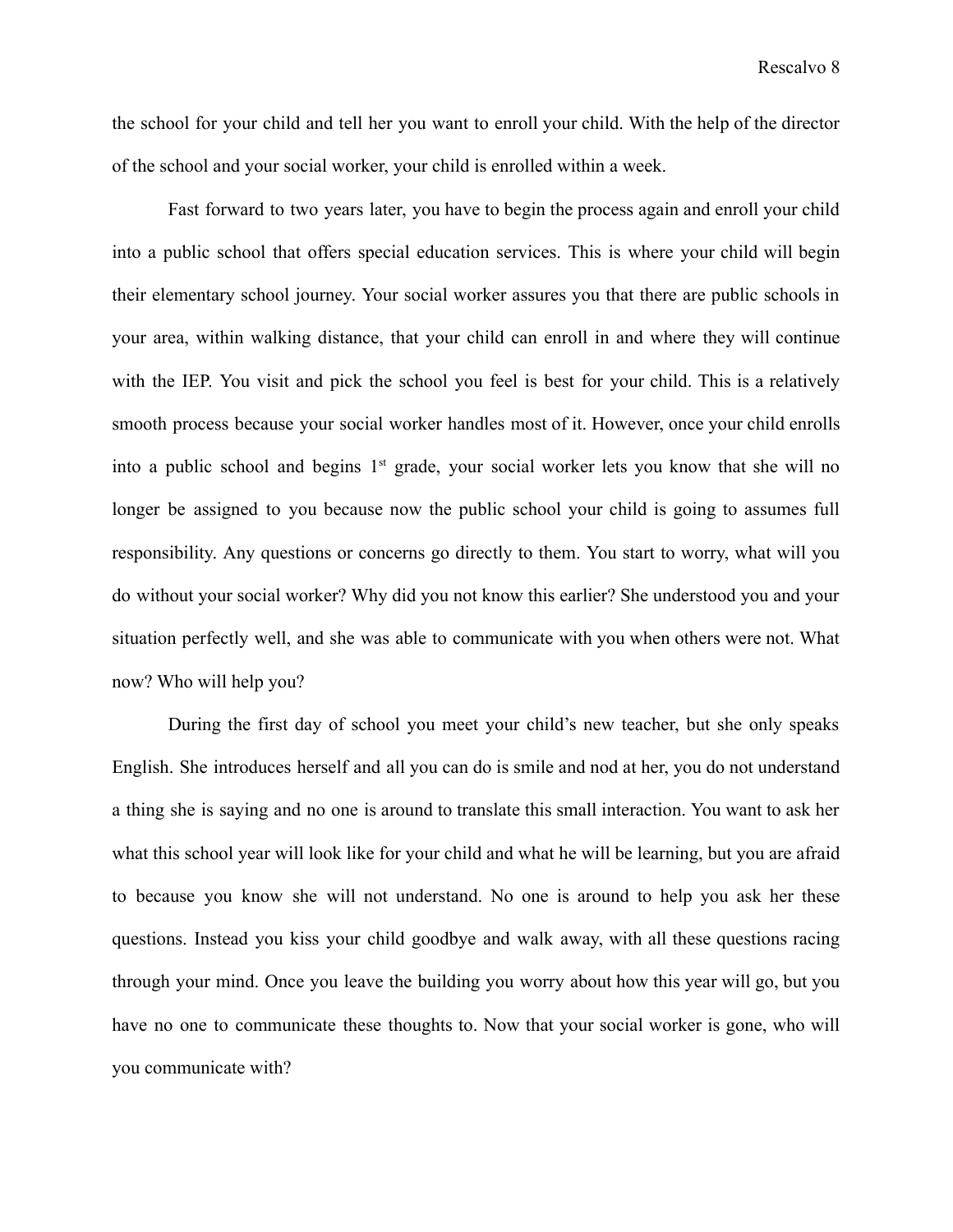Rescalvo 9

#### **INTRODUCTION**

This is a paper about Latinx mothers and the special education system in South Bronx, New York City. Special education is a crucial topic to study because of the way it impacts different communities, specifically minority ones. Through the Individual with Disabilities Education Act (IDEA), students ages 3-21 who have a disability are mandated to receive a free and appropriate public-school education. In the United States alone, 13.7% of students are enrolled in a special education program (NCEC, 2019). However, there is overrepresentation within minority communities. About 17% of students in special education are Native American/Alaskan Native, 16% are Black students, and 12% are Latinx (NECS, 2019).

New York City remains one of the most segregated school districts in the country. In the NYC public school system, 41% of students are Hispanic and 26% of students are Black. Additionally, 20.2% of students in NYC schools have a disability and 5.64% of schools have a population where students with disabilities make up less than 10% of students (New York City Council, 2019). Within special education, there are different classifications like learning disabilities, autism, emotional disturbance, and speech or language impairment. This is crucial to know and study because Black students account for more emotional disturbance cases, while Latinx students account for me speech and language impairment cases (Figure 1, Research Alliance for NYC Schools, 2018). This highlights the role race plays into special education because stereotypes are present when Black students are overrepresented for cases of emotional disturbance and Latinx students for speech and language impairment due to being English Language Learners or being proficient in Spanish.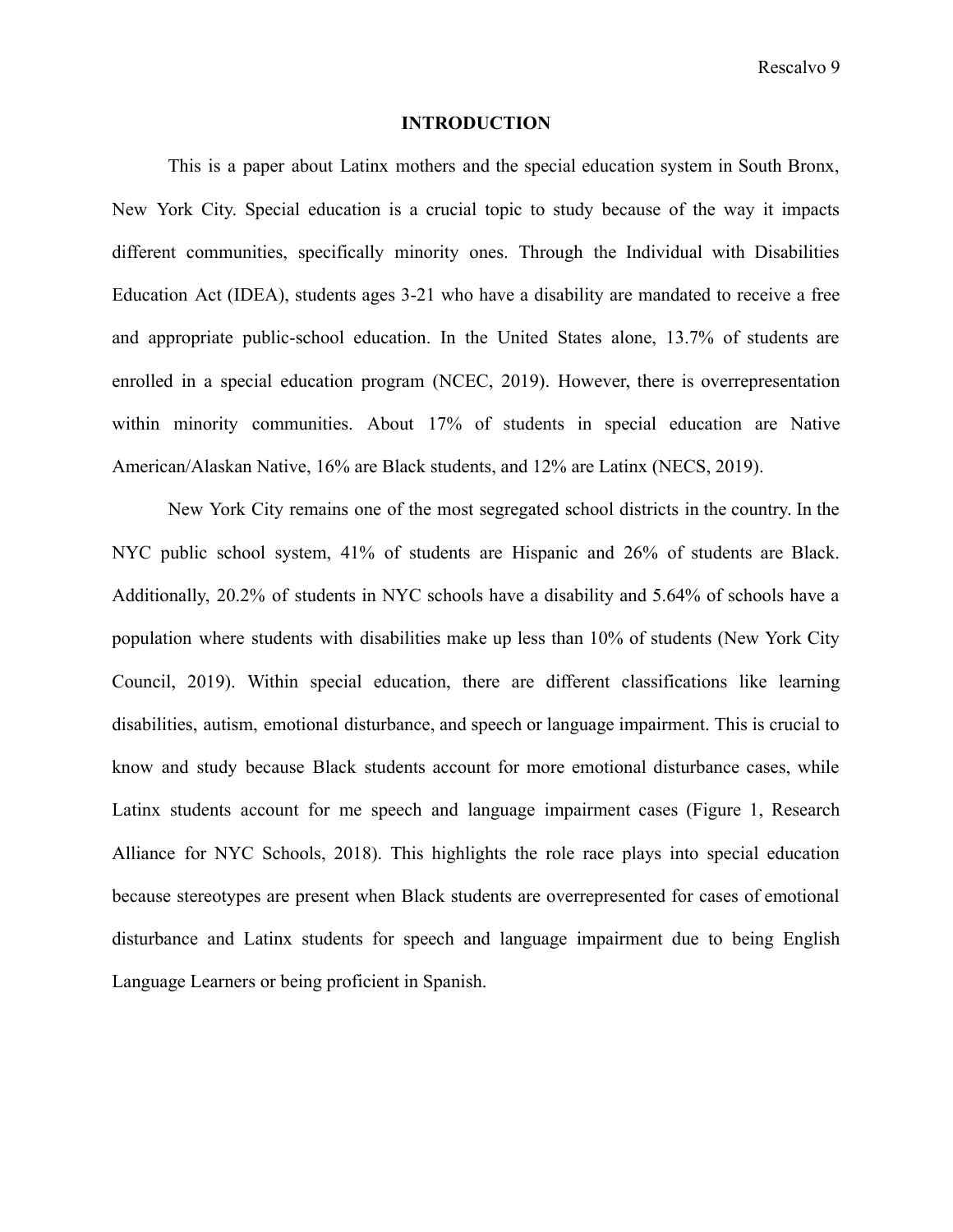

Figure 1: Race in Relation to Special Education Classification

For this study, my research question is: How do Latinx mothers respond and navigate the process of special education programs in the South Bronx? Answering this question is important because most studies done on special education center around the children in these programs, but rarely is research dedicated to parents who play a crucial role. I center this research around Latinx mothers because the special education system becomes more complex to navigate when language barriers are present, which differs from the experiences of other parents.

#### **METHODOLOGY**

The study employs an interview-based qualitative research methodology. To start off, I reached out to Latinx mothers, whom I was previously in contact with, and gave them a summary of my research and asked whether they would be willing to participate. At the end of each interview I conducted I asked if they knew other Latinx mothers with children in special education, and if so, if they would be willing to tell them about my research and if they would be willing to participate. If they agreed, I would be passed down their contact. Using this snowball sampling technique, I found a total of 10 participants. I started my process off my texting each participant individually, provided a summary of what my project consisted of, and if they were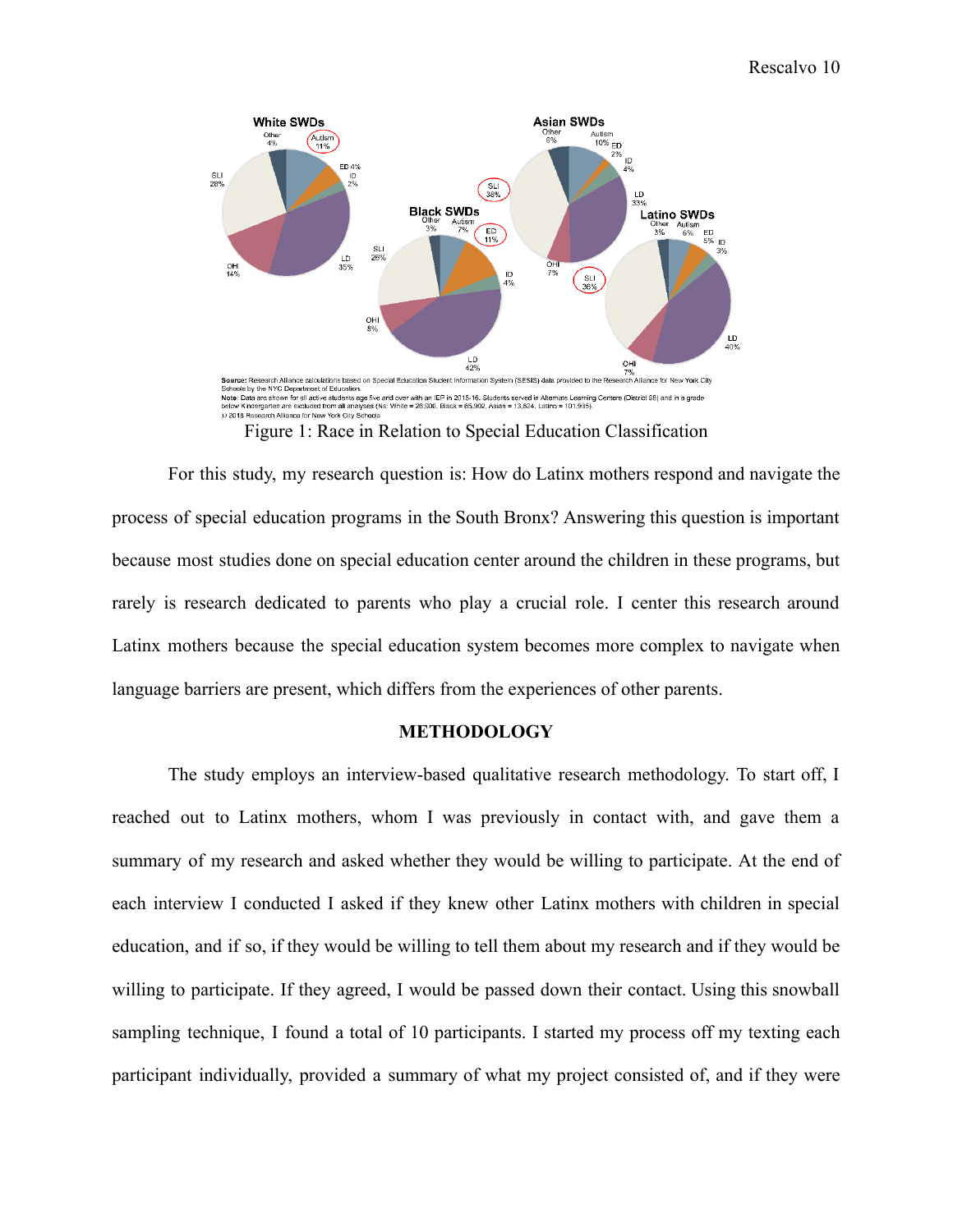willing to participate, to let me know what time and date worked best. All participants agreed and interviews ranged from a minimum of 20 minutes to a maximum of an hour. To begin all interviews, I read aloud the participant consent forms (Appendix A**)** to make sure they knew more details about their role in this study, and then I asked if they consented to participating. All participants agreed to the terms on the consent form. Next, I asked a total of 14 questions **(**Appendix B), for example, what difficulties did you encounter in the education system because of the lack of Spanish resources? All interviews were conducted in Spanish and I recorded the phone calls on the recorder app on my laptop and labeled them according to the order of the interviews. After each recording was saved, I would start transcribing the interviews in Spanish. Lastly, I created categories of recurring themes that showed up and the Spanish quotes within these categories were translated into English.

As a first-generation college student who grew up speaking Spanish and in the South Bronx, I am familiar with the struggles mothers often face due to language barriers. I also have a younger brother who is currently enrolled in a special education program, providing me background knowledge on this subject. This topic is of interest to me because I have watched my mother struggle with understanding the special education process in NYC, what special education is, and what it means for my brother, which is a struggle many Latinx mothers deal with. Since special education is a complex system already, it becomes more complicated for mothers who find there is information missing and language barriers present. By highlighting these issues in this study, I hope to bring awareness to and find solutions to creating a more equitable system.

#### **FINDINGS**

#### **Guidance Received from Teachers**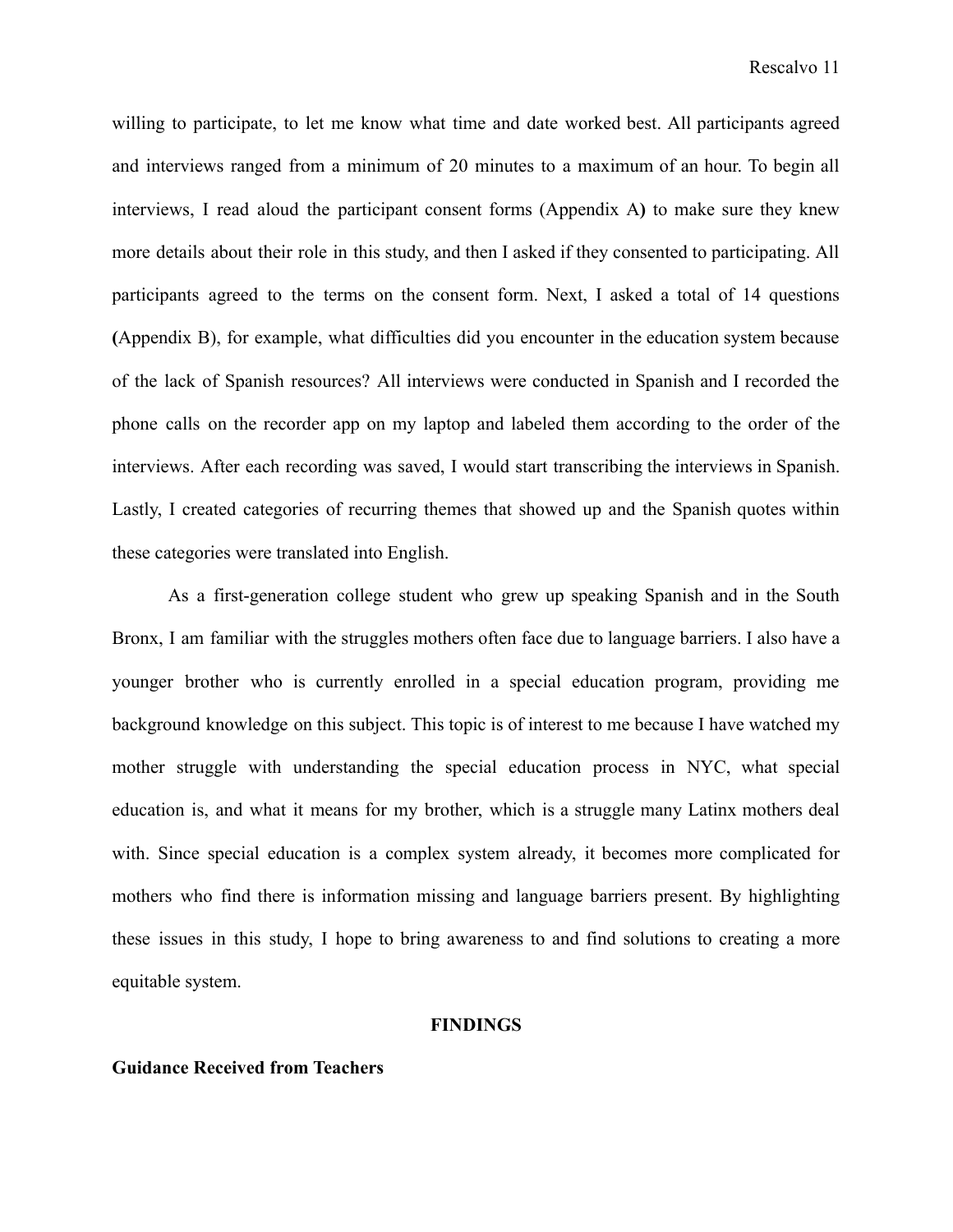After conducting the interviews, I noticed similarities between the mother's responses and created themes accordingly. The first theme that was consistent between most of the interviews was the guidance received from teachers. One mother stated:

*"Well [the special education process] wasn't too difficult because the teachers helped me. They evaluated him and…they did explain to me what the evaluation was about" (Interview 6).*

Another mother made clear that:

*"From the start, there was always someone who supported me. Even when I moved to this area, they also helped me make the changes and everything worked out well" (Interview 10).*

Both statements demonstrate the role of teachers in providing parents with more information about special education. Mother's felt that they had someone to support them and guide them through the process. Many mothers do receive this kind of assistance from teachers and other professionals, however, this is not the case for all mothers.

#### **Lack of Guidance from Teachers**

In contrast to the first category, this second category depicts the lack of guidance mothers received from teachers and professionals. Although mothers did note that they received support from teachers, this was not the case for all. It is necessary to acknowledge that some mothers felt that they were not guided well enough through the process because they lacked information. For instance:

"*When he had to change schools… that's when I felt that I was left alone because the social worker told me "okay, your son has three options: he can go see these schools and see if you like them or not." Then, I was no longer in the case anymore…. And I said,*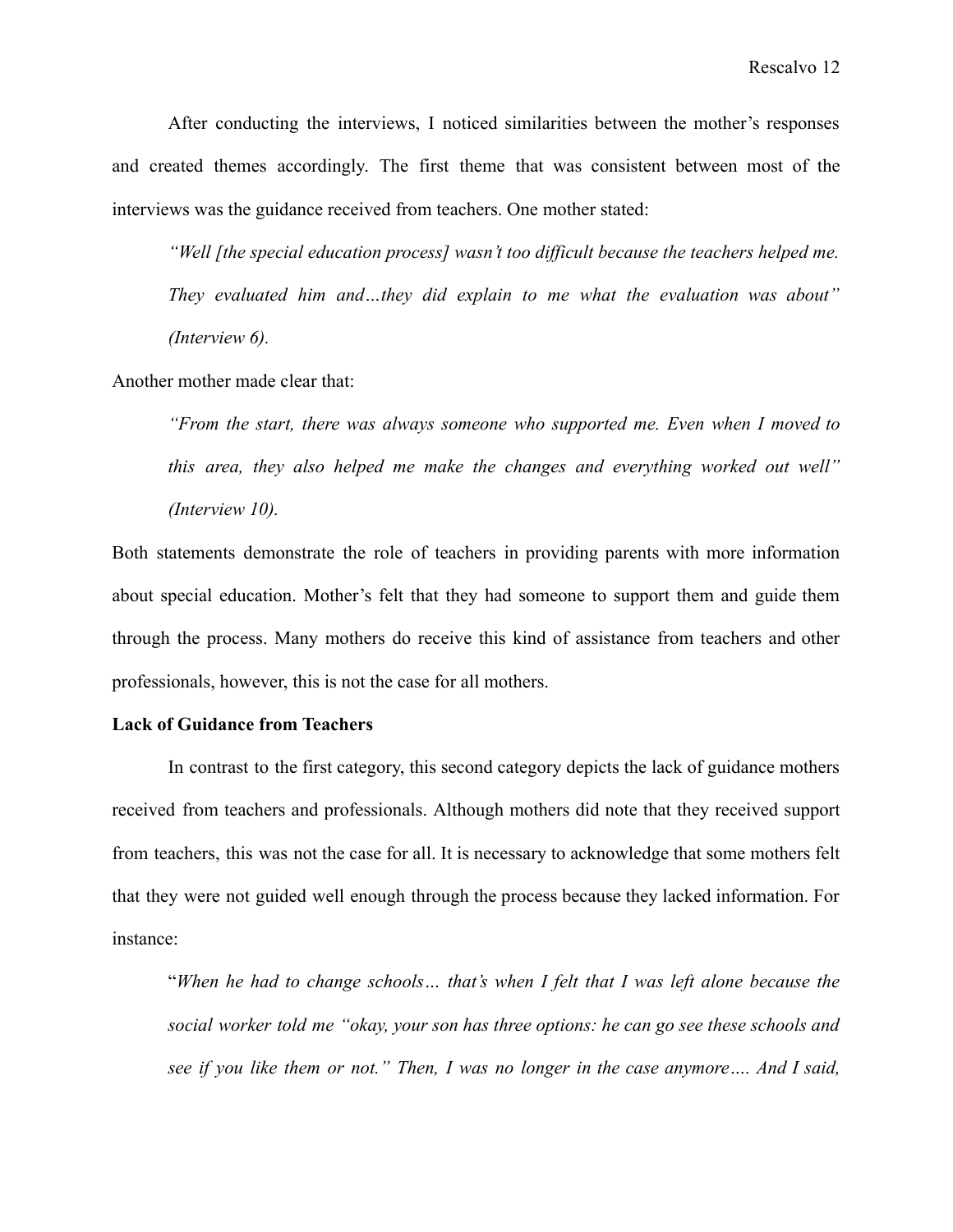*"who am I going to communicate with because what if there is something I don't like along the way?" In that moment, no one told me I wasn't going to have a social worker anymore" (Interview 7).*

Another mother described a similar experience and stated:

*"In the beginning, I had so much help but then I didn't have the social worker anymore, I didn't have someone who I could talk to [about special education], [during the school year] there were only meetings on certain dates and locations, and that was the time you had to talk or ask questions" (Interview 8).*

Both interviews revealed that these parents felt as though when they first began the process, there was someone helping along the way in picking schools, helping translate, and providing resources, however after students reach a certain age, they are no longer assigned a social worker. Social workers usually speak the client's native language, so when parents lose this main source of communication, it becomes hard to reach out to other professionals.

#### **Issues with Communication**

#### *Difficulties with Translations*

Another main theme I found was issues with communication, specifically difficulties with translations. Since students in special education receive their Individual Educational Plan (IEP) first— which outlines their goals for the academic year—this is a crucial document parents need to understand so they can be involved with their child's progress. A child's IEP helps parents track the progress their child is and should be making, however, many parents are unable to read their child's IEPs because they are not readily available in other languages besides English. During the interviews, some mothers brought up the frustrations they experienced with this: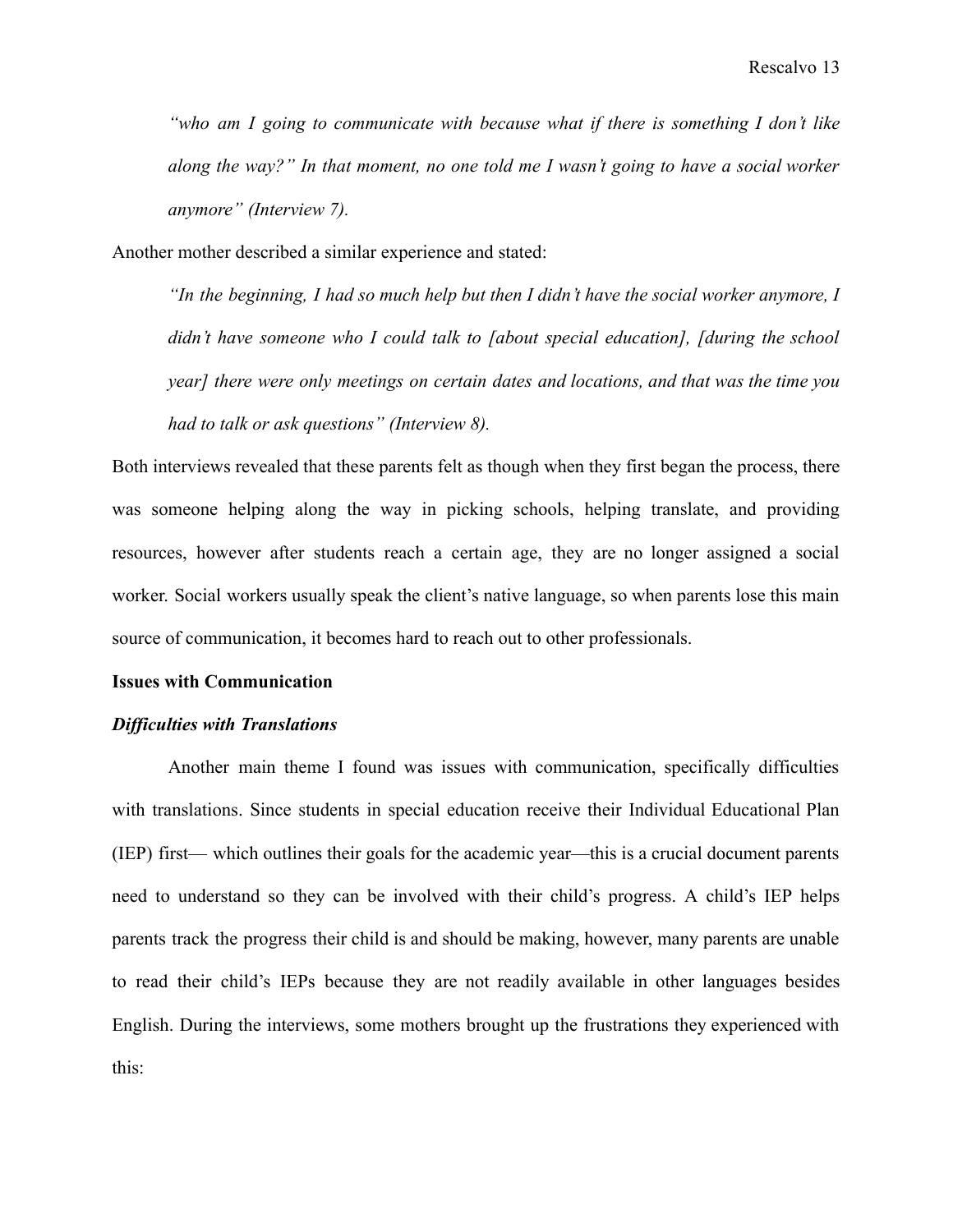*"[I wish I knew how to] interpret the IEP. In the beginning I didn't know how to understand the IEP, even though I tried so hard to, that really complicated things for me" (Interview 5).*

*"Well [with the IEP] I do have some problems because I've been told that I can ask for it* in Spanish, and I have asked for it in Spanish so I can read it...I don't know if I have to *call another place for them to give it to me…[but] I did ask for it and have not received it" (Interview 10).*

Although a student's IEP is one of the most crucial documents throughout the special education process, it is still widely inaccessible for many parents. In a study done by Mandic et al. (2012), focusing on literary-related barriers for parents in the special education system, it was found that "few states provide documents scoring in the lowest reading levels. The mean and median grade level was 16 for the 51 documents assessed using the revised SMOG" (p 198). This elucidates that documents provided by state departments of education are written at high literacy levels, which many parents are unable to understand for many reasons like being speakers of other languages or not having received a higher education. This implicates that literacy is a barrier for parents because it impedes the degree to which they can be involved with their child's education. This study further explained another implication being that "parents' advocacy efforts are frustrated by an emphasis on documents rather than participation, the use of jargon, a confusing classification system, and power dynamics that tend to silence and limit parental participation" (p 200). Overall, many parents are left in the dark and feel disempowered because they are not able to understand documents which are not written to serve them, further disenfranchising their child's access to an equitable education.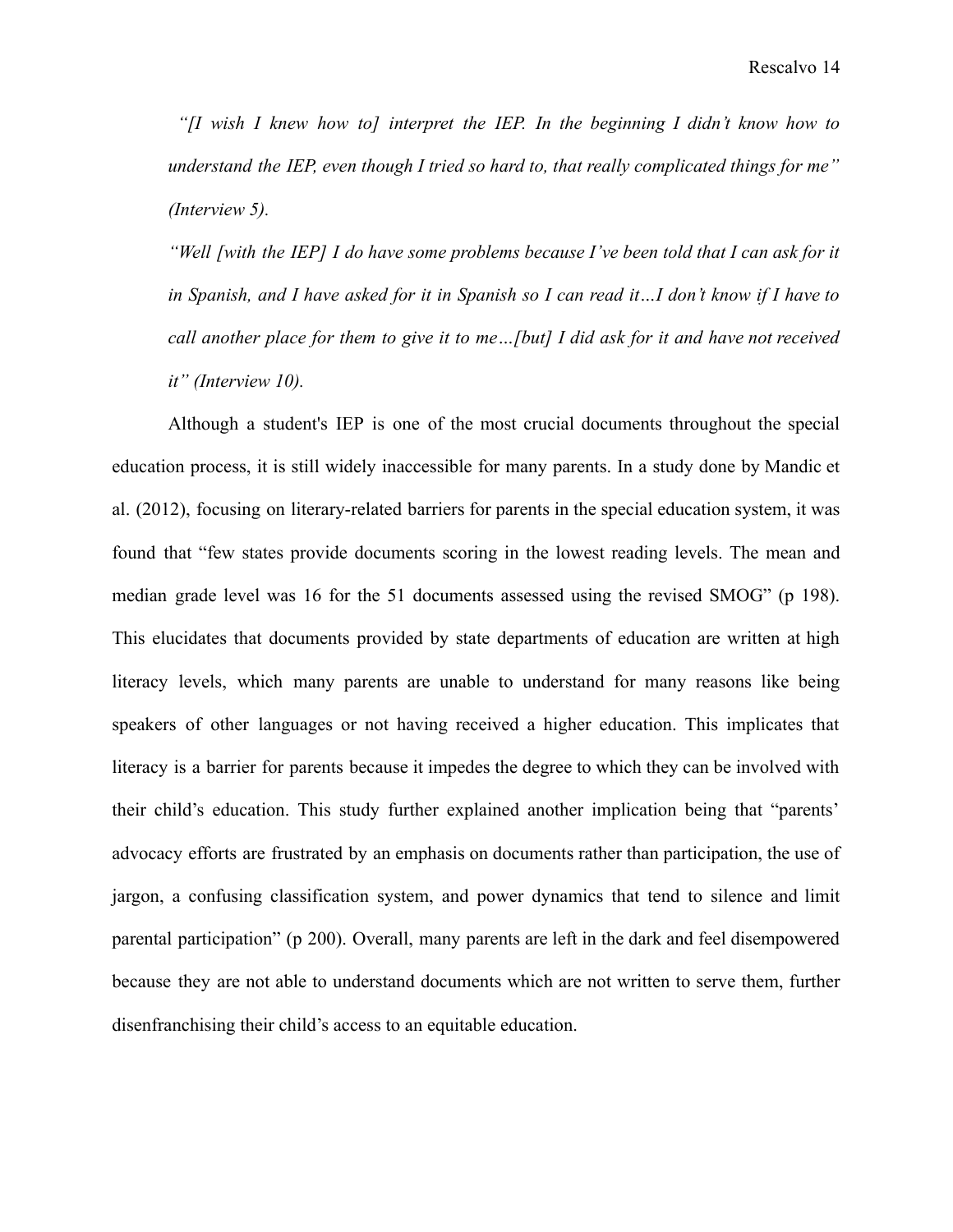Mothers also found that translations were not always sufficient when wanting to obtain information. Mothers often struggle to understand what special education is and what it means for the future of their children, but it becomes even more complex to understand when there is a language barrier present. Some of the mother's responses to this were:

*"…since everything was in English, it made things a little more difficult. [The teachers] would translate things for me, but it's not the same as someone reading it themselves in Spanish" (Interview 6).*

*"…not all teachers speak Spanish, and they usually find someone who can translate for you, but it's not the same as being able to understand it yourself. For me, it's difficult to understand because I don't speak English, and if I have many questions or doubts, I can't ask them, and they can't answer me easily" (Interview 9).*

The language barrier creates an environment where Latinx mothers feel like it will be an extra burden to try to communicate teachers and ask questions because it would require outside assistance. Often the translation services are provided through telephone calls, which are time consuming when teachers have to explain the situation first to someone over the phone and then go back and forth between everyone. Mothers recognize that although translation services clarify what teachers are saying, translations will never be the same as receiving information in their native language.

#### *Language Barrier with Their Child*

Especially for Latinx mothers, another language barrier exists with their children. Since Latinx mothers primarily speak Spanish and not all speak English, communicating with their children who are dominate in English, becomes troubling. In my interviews, mothers expressed that speaking to their children became a hard task because: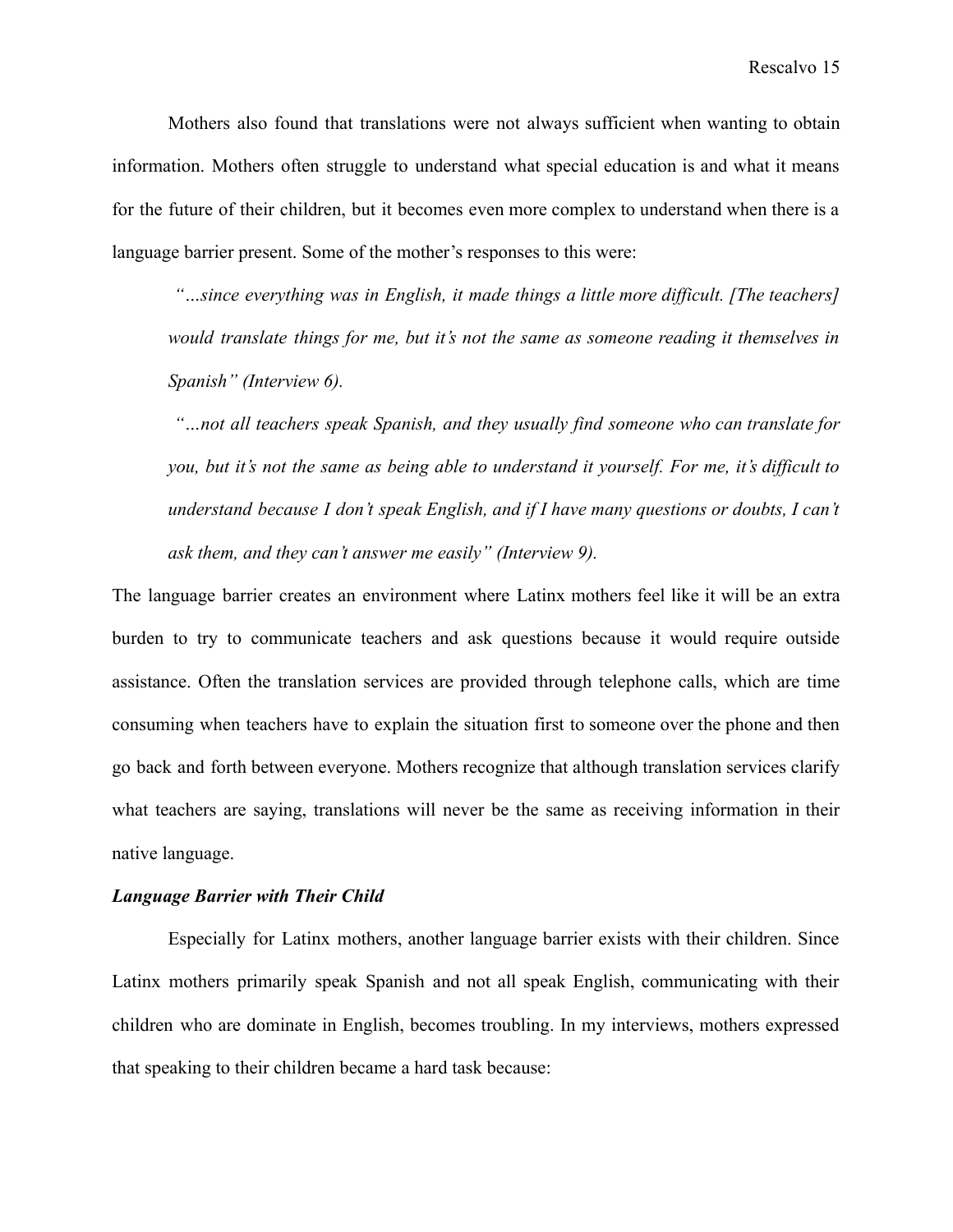"*Sometimes I speak to my son and I say a word in Spanish and he doesn't understand me, and maybe if I say it in English he would understand, but I don't know how to say [the word] in English" (Interview 8).*

*"…explaining what is right and wrong and helping him with his homework [is difficult] because all of it is in English and I don't understand it, and he doesn't understand me either…but I can't communicate with him and the problem is that there is a disconnect" (Interview 9).*

Students in special education, much like the typical education system in the United States, are taught in English, only some schools provide a bilingual education. This makes being involved in their child's education laborious because mothers are not able to effectively communicate with their child who do not understand the native language of their family. Additionally, since most of the schoolwork their child is tasked with are in English, there is minimal space for mothers to be able to help their child and explain educational concepts.

In extreme cases, some parents erase their native language completely because of the push to speak and understand English. For instance, in one interview the mother described:

"…*the director of that school told me we had to concentrate on speaking one language because maybe our bilingual situation was confusing my son" (Interview 4).*

Believing that focusing on English would help her child progress, she listened to the director and started to solely speak English at home. This presents a power imbalance between parents and teachers. Specifically, a study done by Burke and Goldman explained that "Parent (vs. school staff) participation rates during IEP meetings are consistently low (Leiter  $\&$  Krauss, 2004): Specifically, during IEP meetings, parents speak significantly less frequently than special education teachers (Martin et al., 2006)" (2018, p 4). Consequently, many parents are not aware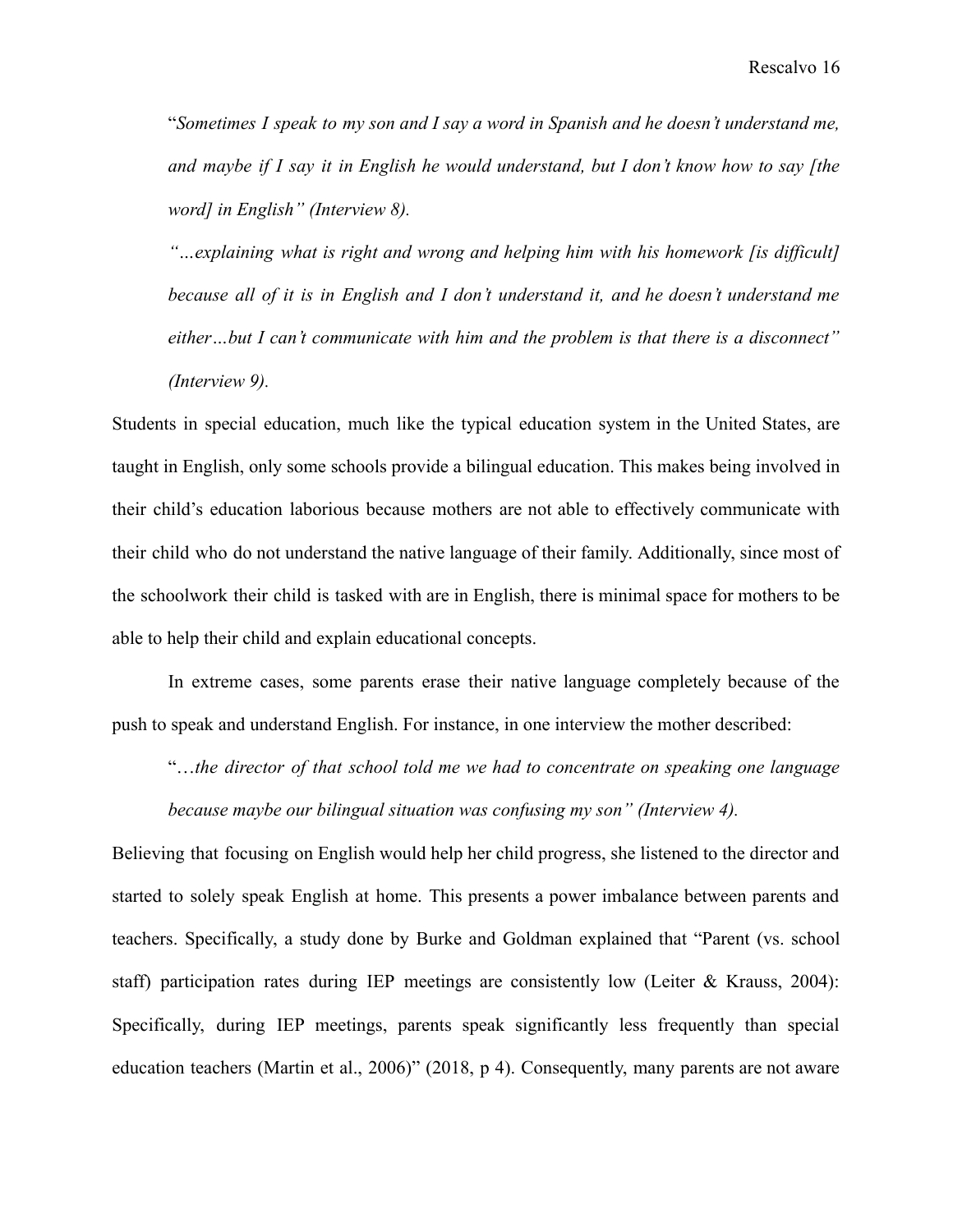that they can contest the suggestions of teachers if they do not believe it will be beneficial to their child. The implications of this is that parents tend to settle for less than their child deserves because they do not understand their rights and are disempowered to speak up.

#### **Additional Labor**

## *Self-Advocacy*

These difficulties mothers face within the special education system results in having to take on additional labor, which is another prominent theme amongst the interviews. With a system as complex as the special education one, mothers are often not equipped with information, so instead they must learn how to self-advocate. Without self-advocacy they risk not getting the most beneficial education for their child.

A few mothers emphasized during the interviews that they made sure to research what special education was when they knew their child would need it. For instance,

"*I looked for help, but I knew the process—like I said—I'm someone who investigates a lot" (Interview 5).*

In some of the interviews, mothers made it clear they had to look up information online, ask teachers, or ask around if there was information they did not know. Being able to understand the process of special education, made it easier to understand what was happening with their child at school, making it possible to be a part of their education as well.

Furthermore, one mother explained that she took the extra step to be able to advocate for her child:

"*I had someone who had gone to a lot of seminars and courses…And I had to see and educate myself about that. So when I had this person—called an advocator of*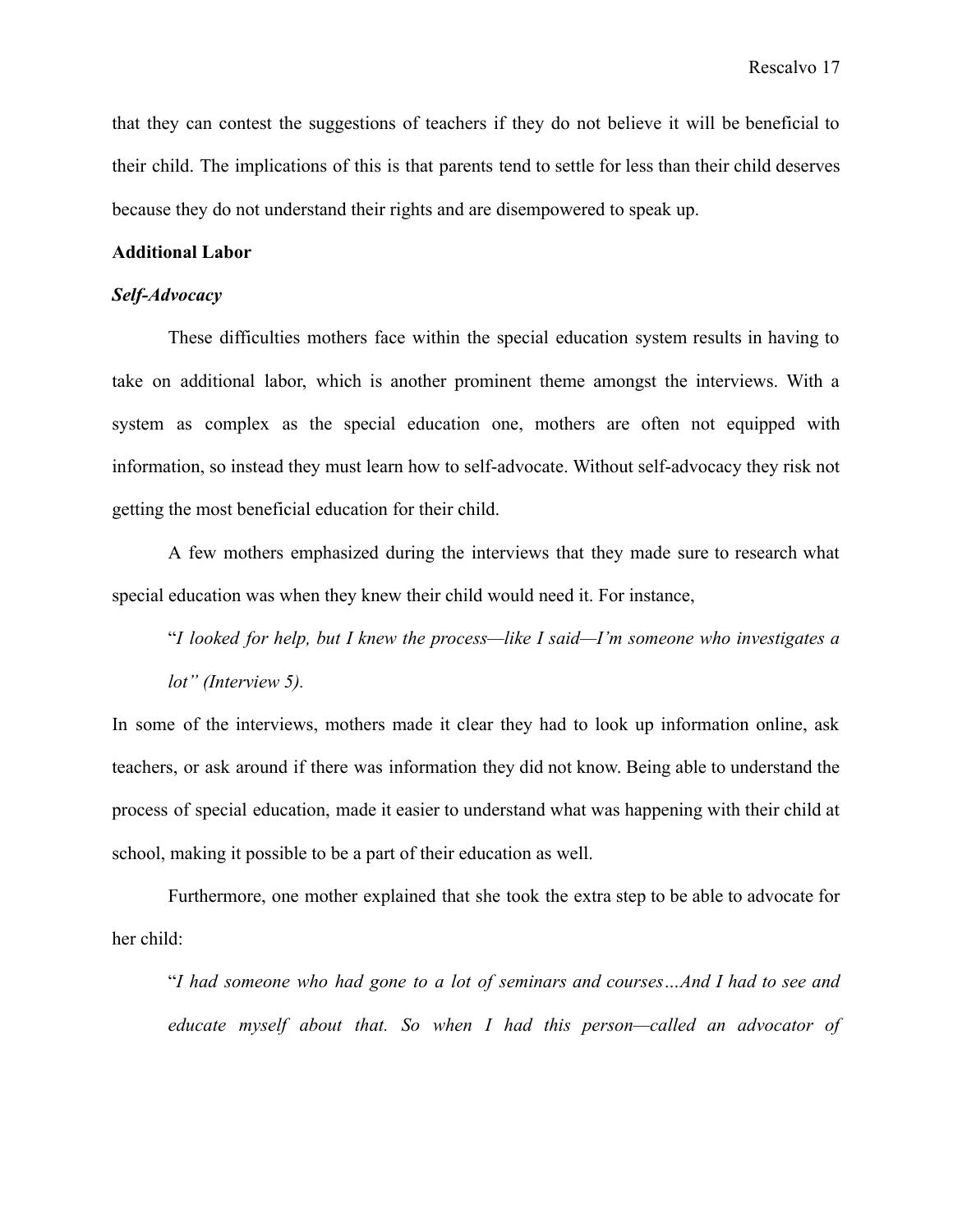*education—I enrolled [in courses] and all of that, so [the process] became easier" (Interview 5).*

This describes the process of hiring a Parent Advocator, which is beneficial for parents to have, but a study found that "Existing systems, such as schools, did not educate families about resources and services. Not receiving accessible information about their rights, many CLD [culturally and linguistically diverse] families did not know the services to which their children were entitled, or that they could contact an advocate." (Burke & Goldman, 2018, p 5). Although a parent has the right to request a Parent Advocator, many do not have this communicated to them, resulting in parents strictly relying on teachers and therapists, instead of also having an additional person that is designated to them who speaks their native language and can explain the special education process.

To combat this labor, parents need an advocacy program that is led by special education professionals who are speakers of other languages. This program will ensure that parents have a space where they can receive information in their native language and ask questions they may otherwise feel they are unable to do at their child's school. Parents will have an extra support system of professionals as well as other parents who are experiencing similar struggles. A program specifically for parents will be beneficial in building their advocacy skills and create a sense of community amongst other parents who can later help each other and exchange advice.

In a study done by Burke et al. (2016), they created an advocacy training pilot program aimed at Spanish-speaking Latinx families and found "from the formative and summative evaluations, participants reported high levels of satisfaction. [Additionally] Second, intervention (versus control) group participants demonstrated significantly greater special education knowledge and empowerment" (p 2532). Although this was just a pilot program, Latinx parents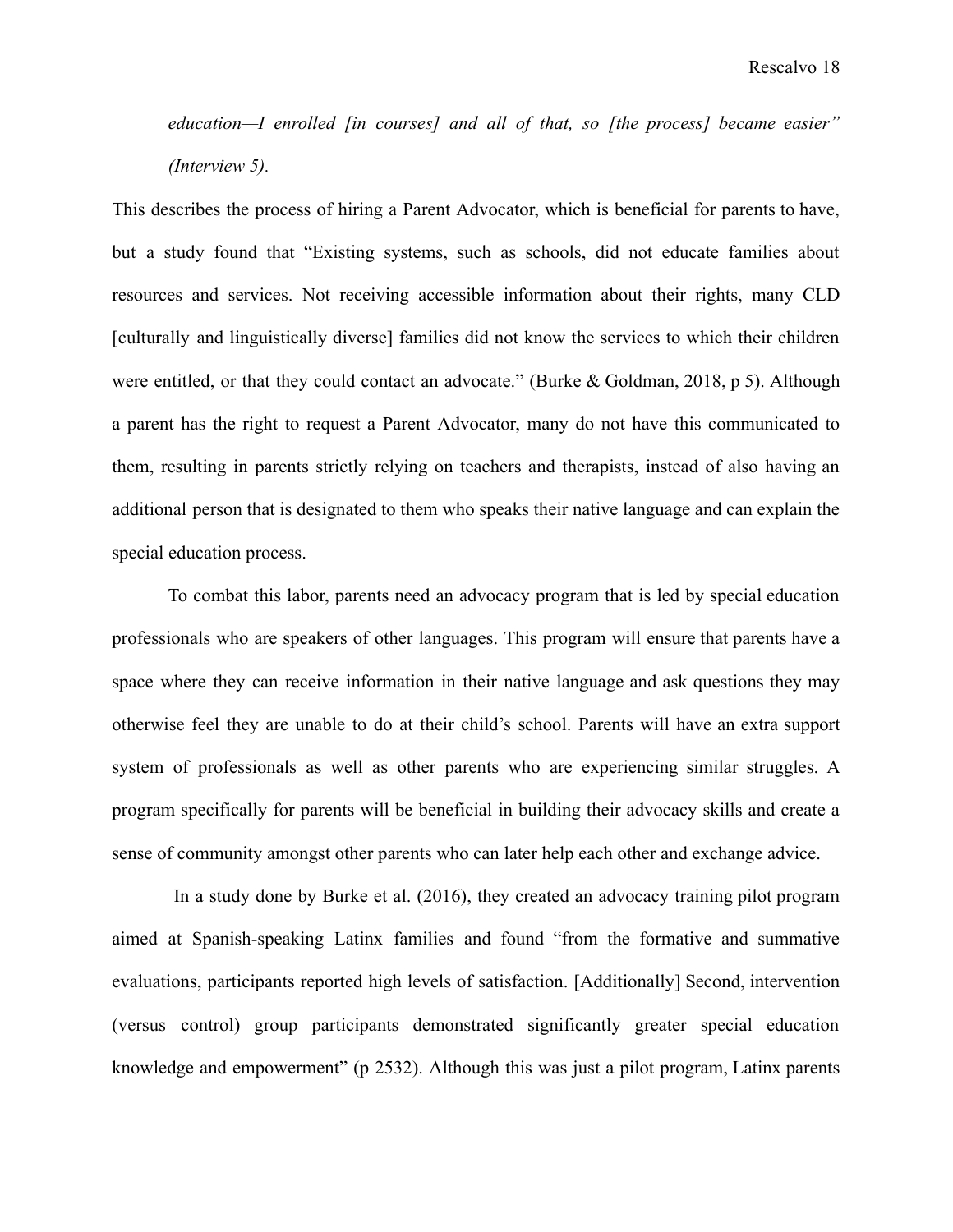reported they wanted more training like this available because they found it necessary in being able to advocate for their children. This study demonstrates the need for educational systems to invest in establishing programs for Latinx parents that will support their journey in navigating the special education process because it is laborious for them to do this work alone. The need for programs like this one is further emphasized through my interviews when mothers stated they wanted this type of service:

*"[I wish there was] someone who would tell you "your child isn't doing so well in this, you can receive help over here"…so that they can help your child and he can learn more. But the way things are right now, we are not going to find things like this or someone to communicate this to us. This is what I need the most...more programs provided by the school to help parents and help our children" (Interview 9).*

*"There should be associations or programs that help you get a second opinion [on what is being recommended for your child at school.]..There should be information available here that explains if you don't agree with what is being recommended, you don't have to* sign off on it, you have the right not to, and they can help explain if there is a law about *this" (Interview 8).*

These programs can serve as a place where parents can get a second opinion and have support in deciding for their child. With the help of professionals and other mothers who understand the process and are going through similar experiences, mothers can find what is best for their child and do not have to resort to simply not knowing.

## *Emotional Labor*

Furthermore, navigating the special education system also results in emotional labor for parents. Throughout the process, it can be difficult for parents to come to terms with the extra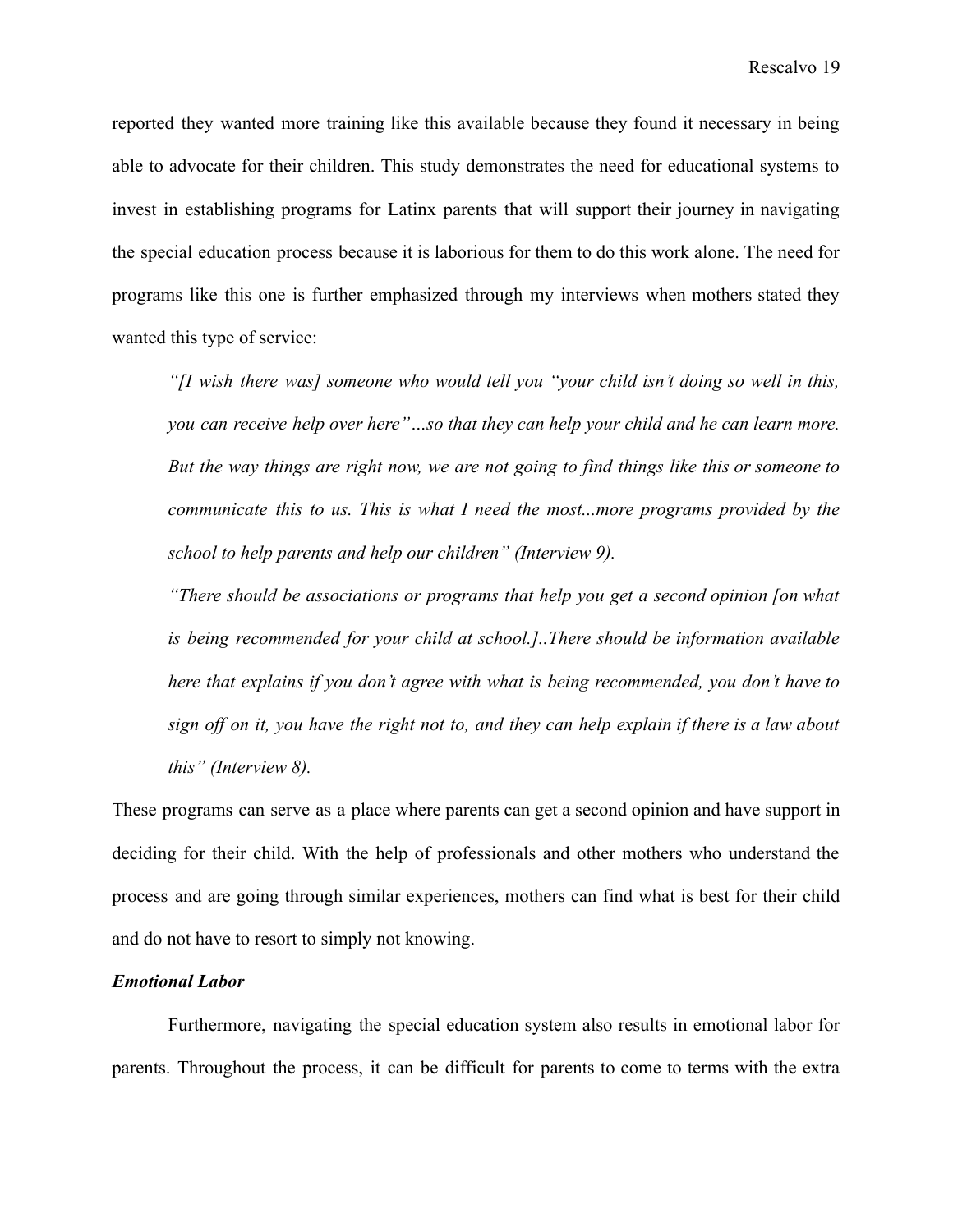help and services their child may require, especially if their child has some sort of learning disability. The last mother I interviewed expressed that one of the hardest things for her was getting her child the help he needed because she did not accept that he needed the extra help. Specifically, she stated:

"*As a parent sometimes we don't notice or don't accept [that our child needs the program] and we say "no, my child will be going to a normal school," and it's difficult, but we have to [enroll them in the program]" (Interview 10).*

It takes an emotional toll on parents who have to accept and understand that their child needs extra support and take the next step to ensure they receive adequate services. It also becomes a frustrating process for parents because they are the ones who need to make decisions, and sometimes with minimal help. Under the Individuals with Disabilities Education Act (IDEA), parents have the right to "(1) participate in meetings; (2) review school records; (3) obtain an independent evaluation; (4) deny consent or disagree with decisions; and (5) resolve disputes using mediation or due process (IDEA, 2004). Given these rights, parents serve as an accountability mechanism to ensure their child receives appropriate services and supports" (Burke & Goldman, 2018, p 1). Although it is beneficial for parents to have these rights and take part in their child's education, it is crucial to acknowledge that not all parents understand these rights and some never come to learn about this. It takes an immense toll on parents, especially Latinx mothers who do not know the English language nor the school system, to be expected to know what the can and cannot request for their child. To do so requires previous knowledge on the special education system that not all parents have access to.

In this same interview, the mother was reflecting on her experiences and concluded that: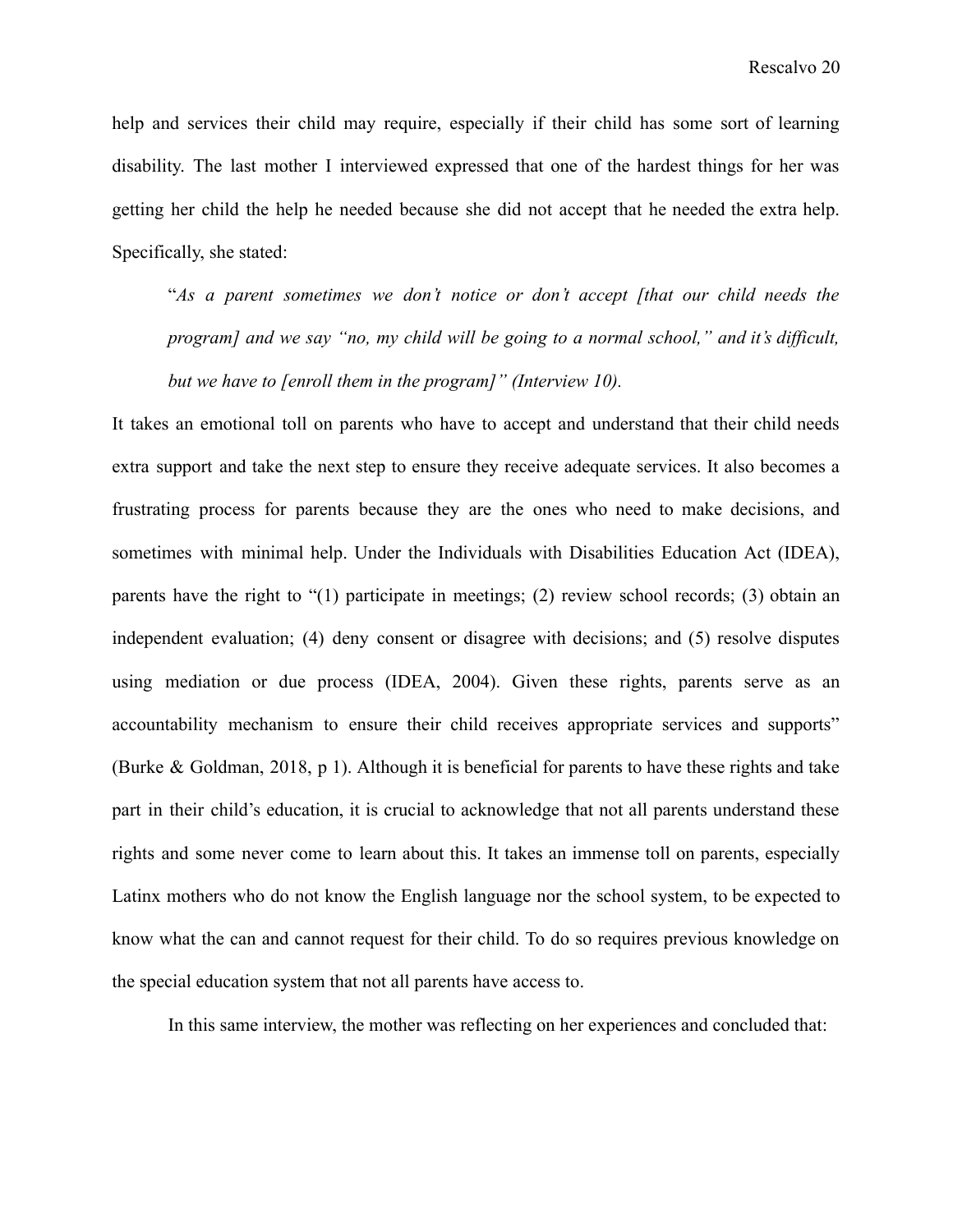"*From the beginning, they did not place my son in the correct school, but those two years he spent at that school helped me out in something because I learned many things, I matured as well. I learned some good things in spite of the bad situation" (Interview 10).*

This presents another issue within special education—children being put in schools that do not provide the environment for them to flourish. This is especially prominent amongst mothers who do not understand the special education process and have no information on what the best fit for their child may look like. The special education process is tedious because either a parent feels like they made the right choice, or they made the wrong choice for their child. The mother from interview 10 highlights the reflection involved in this process when parents often have to think back to their decisions and learn from it, or unfortunately as seen in other interviews, blame themselves for certain choices.

Burke et al.'s (2016) study further elucidates the demand for emotional support for parents. It is unfair to require parents to navigate the special education system on their own and make decisions for their child without proper information, all while having to deal with the emotional labor that comes along with it. In the pilot program Burke et al. established, they noted "Other participants reported wanting emotional support. One participant wrote, ''I would like to have therapy as a family." Another participant wrote "emotional help'" (p 2536). It is crucial that parents are provided with the emotional help they need because special education demands so much time and effort that it can become frustrating for parents. It is even more difficult for Latinx mothers who navigate this process with minimal help due to language barriers. Parents play a major role in the education of their child, therefore it is necessary for them to have funded programs that deal with provided therapy and support. The need for a program like this can be seen in interview 10 when the mother described: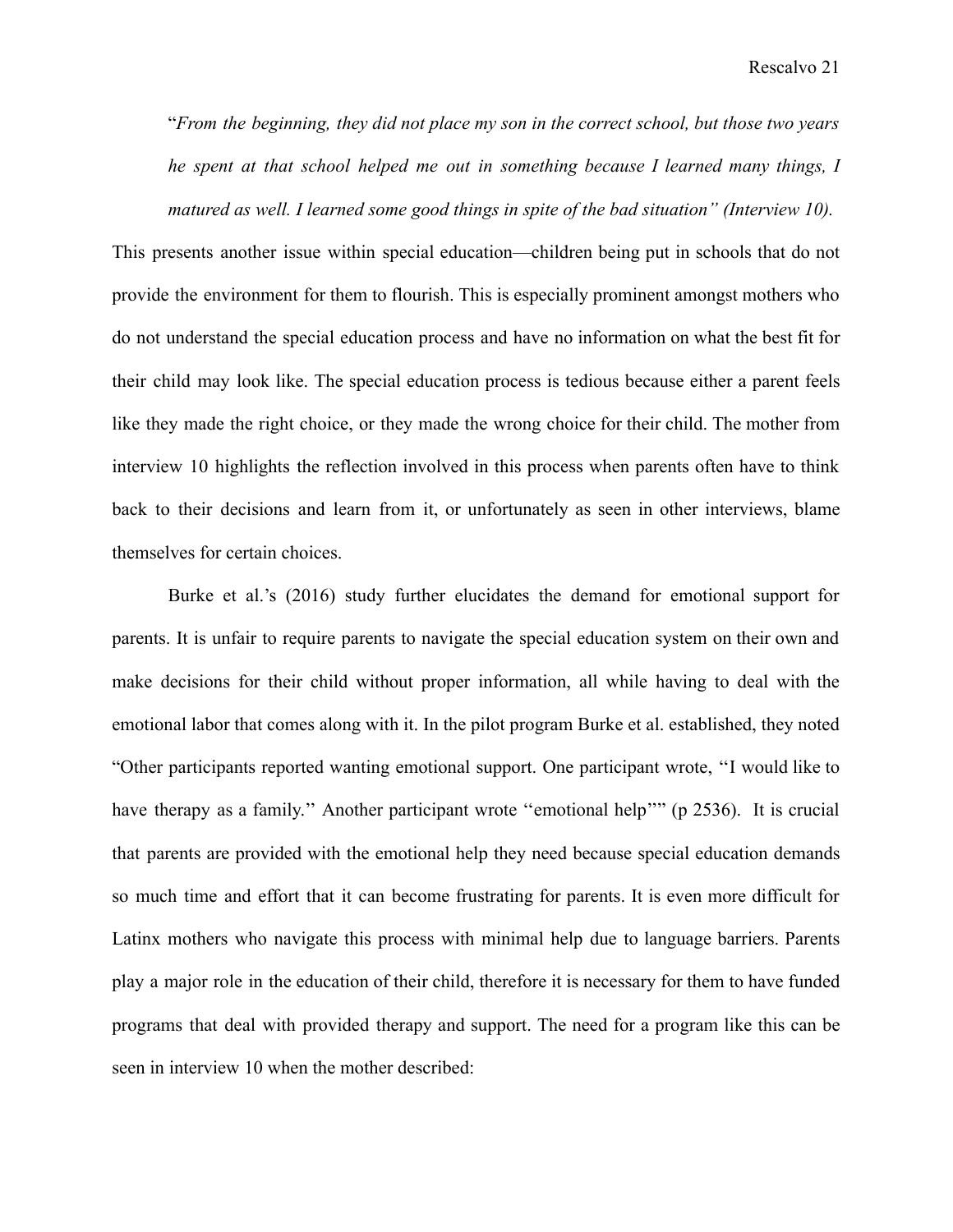*"Well, when they first tell you [that your child will need special education services], it's like they tell you your child is different than everyone else, and at first you're a little disappointed…the first thing I thought was that my child was not normal" (Interview 10).*

If this mother had the support from a therapist or an emotional support group program, she would have been able to navigate the process of accepting her child and not stressing the label of "normal" and "abnormal" that is often associated with students in special education. Emotional support programs can help empower mothers to accept the needs of their child, which can improve the ways they advocate for their child.

## *Idea of Normalcy*

Consequently, the extent of this labor contributes to the idea of what is considered normal and not normal within education. When asked, "What do you hope for your child in the future?", many of the responses were similar:

*"I want her to be a normal girl, a normal person. Someone who gets her education, gets a job…who is independent" (Interview 5).*

*"Well for me, I only want him to have a career, not depend on other people, and for him to succeed" (Interview 6).*

*"I hope that he will be able to develop by himself, be independent. I think that's what all mothers want, for [their kids] to be independent" (Interview 7).*

These three mothers expressed that in the long run, they wanted their children to achieve a sense of normalcy, which is usually seen through being successful by obtaining a career. Through these statements we see that special education is associated with a child not being normal and being codependent on others. This lack of normalcy is also heightened through the labor mothers put into their child's education because they have to rely on themselves to get the right services for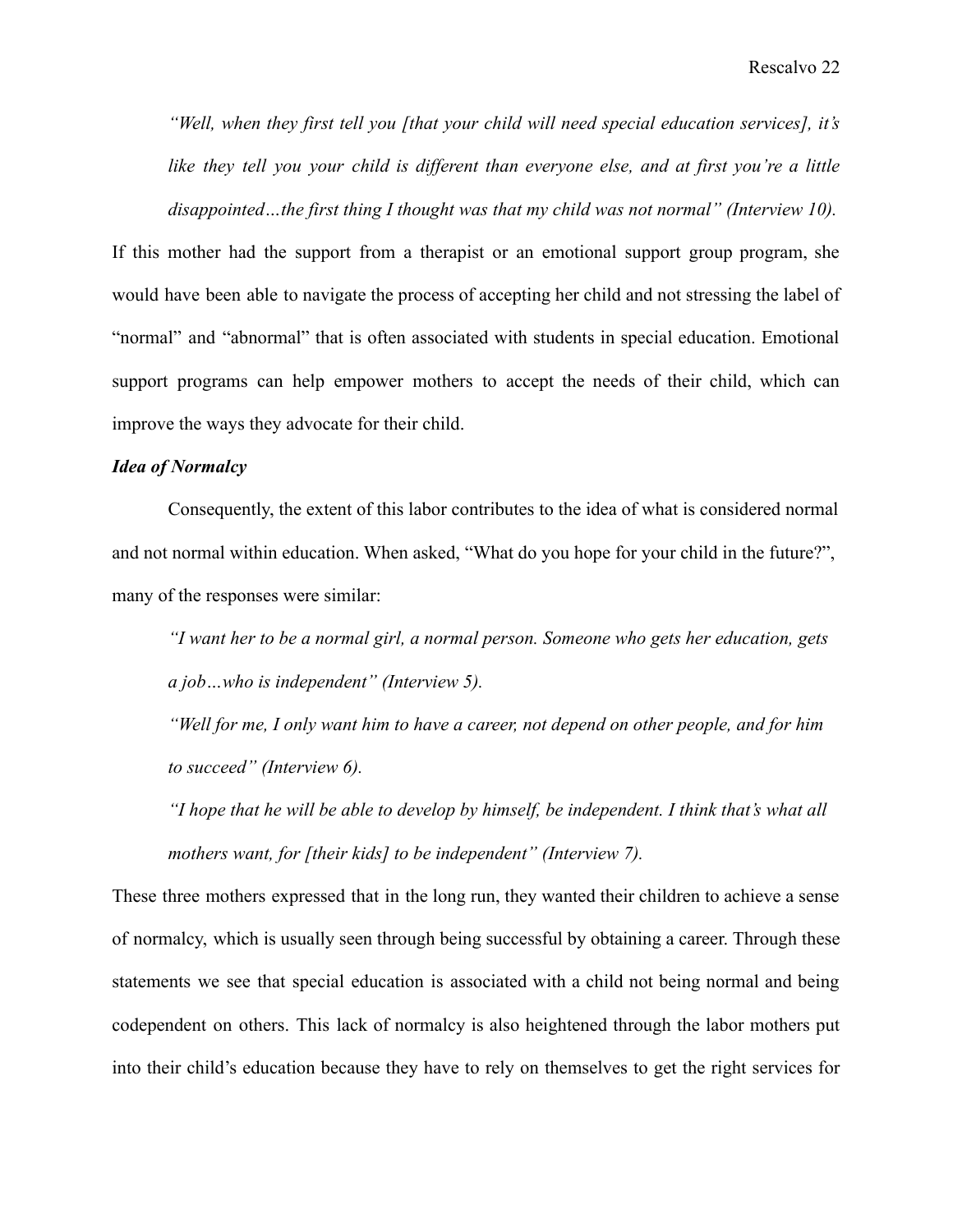their child and keep demanding more. This is unlike what other parents must go through with their children whose teachers make most of the decisions. This strenuous process results in parents wanting their child to be normal to deal with a less complex education system that requires extensive work from them.

It is crucial to recognize the internalized ideas society holds on students in special education and those who have learning disabilities. In an article written by R.P. McDermott (1993), it is explained that a learning disability comes about because society labels it as such and gives it a negative connotation. McDermott states "by the normal line of reasoning, the child is the unit of analysis, and the disability is a mishap that scars a child's road to competence.... In America, we make something of differential rates of learning to the point that the rate of learning rather than the learning is the total measure of the learner" (p 271-272). McDermott points to the American culture as one where the normalcy of a student depends on their intellectual ability and whether they can perform at a fast rate. This cultural emphasis on the rate of learning is detrimental to students in special education because they are often labeled as "abnormal" when in reality these students just need more support. This push for normalcy harms students who have learning disabilities because they are regarded as incompetent, adding to the barrier's mothers have to overcome due to these societal standards they have internalized. The above quotes show that while navigating the special education process, they internalized this culturally constructed idea of "normalcy," and in turn, started to question the "normalcy" of their child. This makes it harder for the mothers to accept that their child needs extra services, therefore, potentially leading the children to miss crucial learning opportunities at school.

#### *Self-blaming*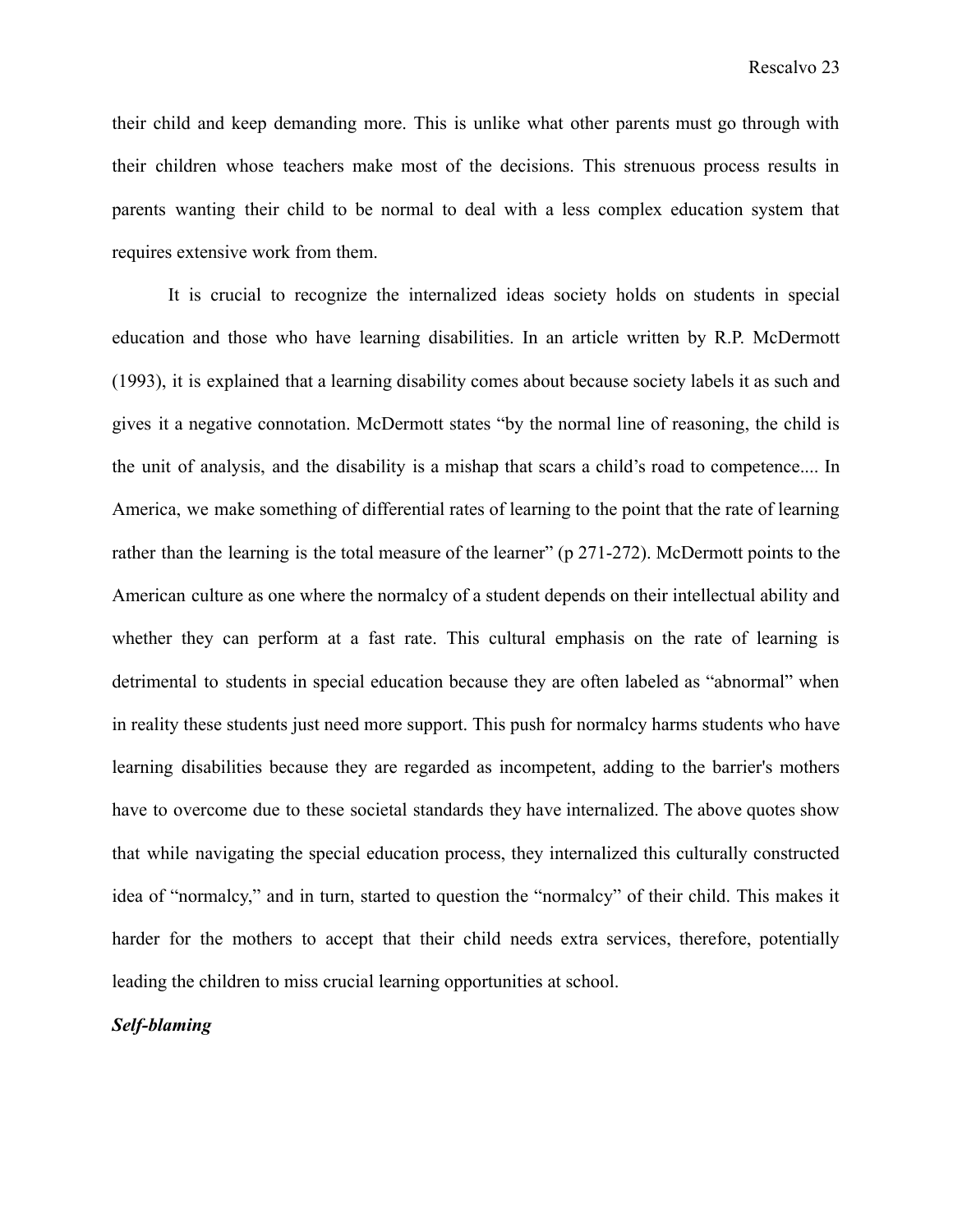The self-blaming was apparent in some of the interviews because mothers often put it upon themselves when their child encountered problems in their education. Specifically, one of the mothers expressed:

*"Sometimes I get frustrated because so many years [of learning] were lost and because I didn't fight back hard enough when they decided to take his services away... So yes, it's frustrating as a mother because we don't always inform ourselves, ask questions, or say 'no' when we're told "your child doesn't need services anymore" (Interview 8).*

The self-blaming results in additional emotional labor for mothers because they feel they are the reason their child is not progressing as much as they should. They feel that it is solely up to them to make sure their child is getting the services and support they need, but this should not be the case. Special education can be successful when educators and parents collaborate and communicate well about the child in question, however this is not what always happens. For this mother, feelings of frustration emerged because she did not have adequate information available to assert her right to contest the educators who decided that her child no longer needed services. She expressed that the educators told her that her child was ready for an inclusive classroom and would have his services stripped away, even though she did not agree. However, she felt she did not have a choice because the educator communicated that she should be proud her son was able to meet the standards and move out of the special education program. Consequently, years later now that her child is in high school, he needs to be evaluated again because his current teachers explained to the mother and he needs extra support. Almost eight years later and her child is experiencing difficulties learning, in part due to having these services taken away when the mother knew he was not ready.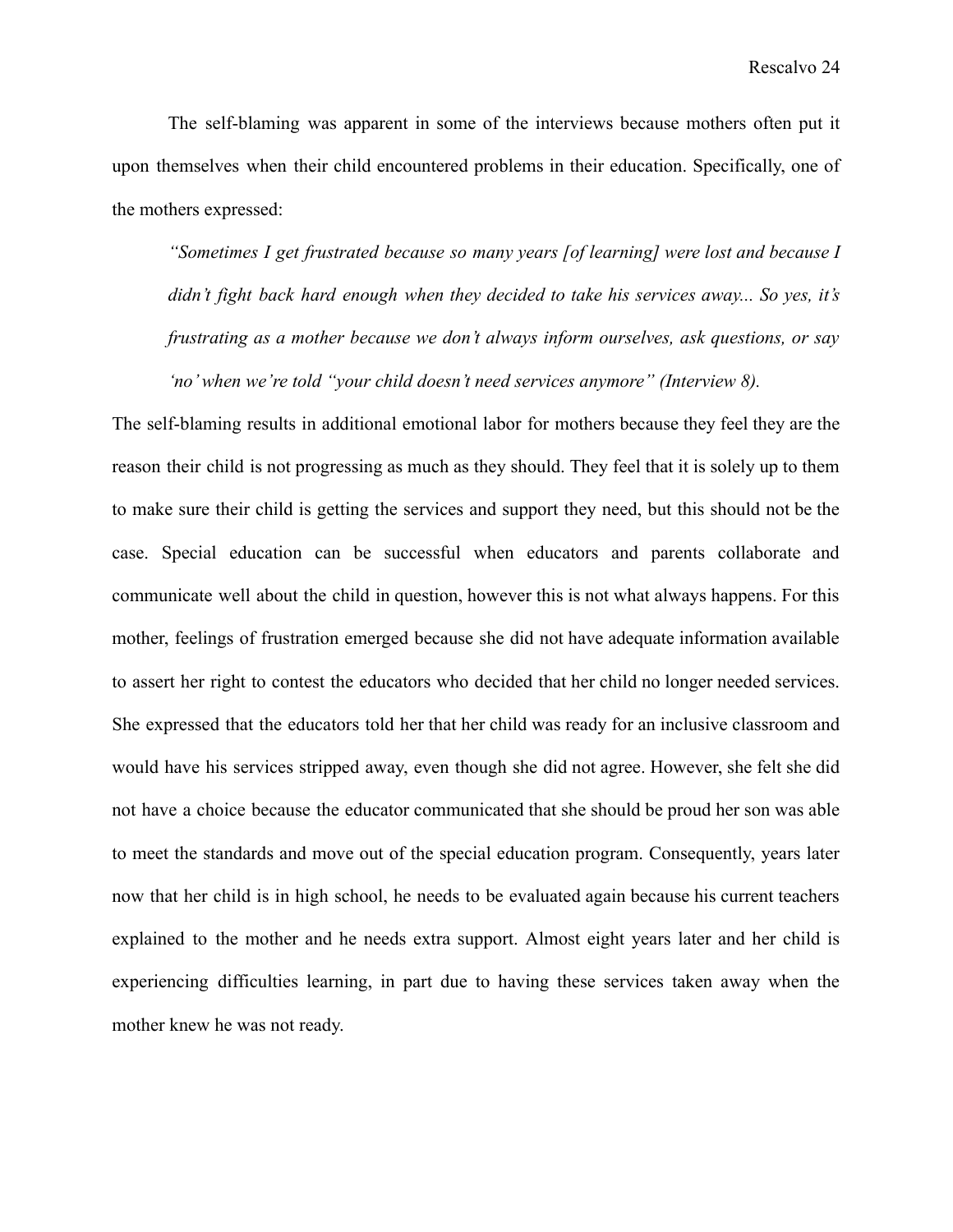This story highlights the extent to which mothers blame *themselves* for not speaking up, asking questions, or informing themselves, when in fact it is not solely their responsibility. Mothers are quick to self-blame without recognizing the issue is with the educational system not them. Mothers may blame themselves for not being able to speak the language that grants them access to information, but the educational system should be blamed for not having resources and translators readily available. This self-blaming pattern is damaging because it shifts the responsibilities of schools onto the parents. This is also observed by McDermott's study (1993), in which he observed a student who is labeled with a learning disability and concludes that "that the world was precisely organized for making his disability apparent, that he was the negative achievement of a school system that insisted that everyone do better than everyone else" (p 273). McDermott explains that it is not a child who is the problem, but rather the school system is to blame for highlighting what learning and normalcy should look like for every child, when it is impossible for every individual to be the same. The same goes for parents who feel that they are not doing enough or fighting hard enough for their child, the problem is not them, the special education system is responsible for failing parents. Put it rather simply, wanting to support their children and all the efforts that go into providing such support takes a heavy emotional toll on the mothers themselves: the special education system creates an "abnormal child" and guilty mothers.

#### **DISCUSSION**

Overall, the special education system must be revised to acknowledge and find solutions to the barriers Latinx parents, and those who are speakers of other languages, face. Not every parent has the privilege of speaking the language that provides access to information on special education. Not every parent can confidently walk into their child's classroom and ask questions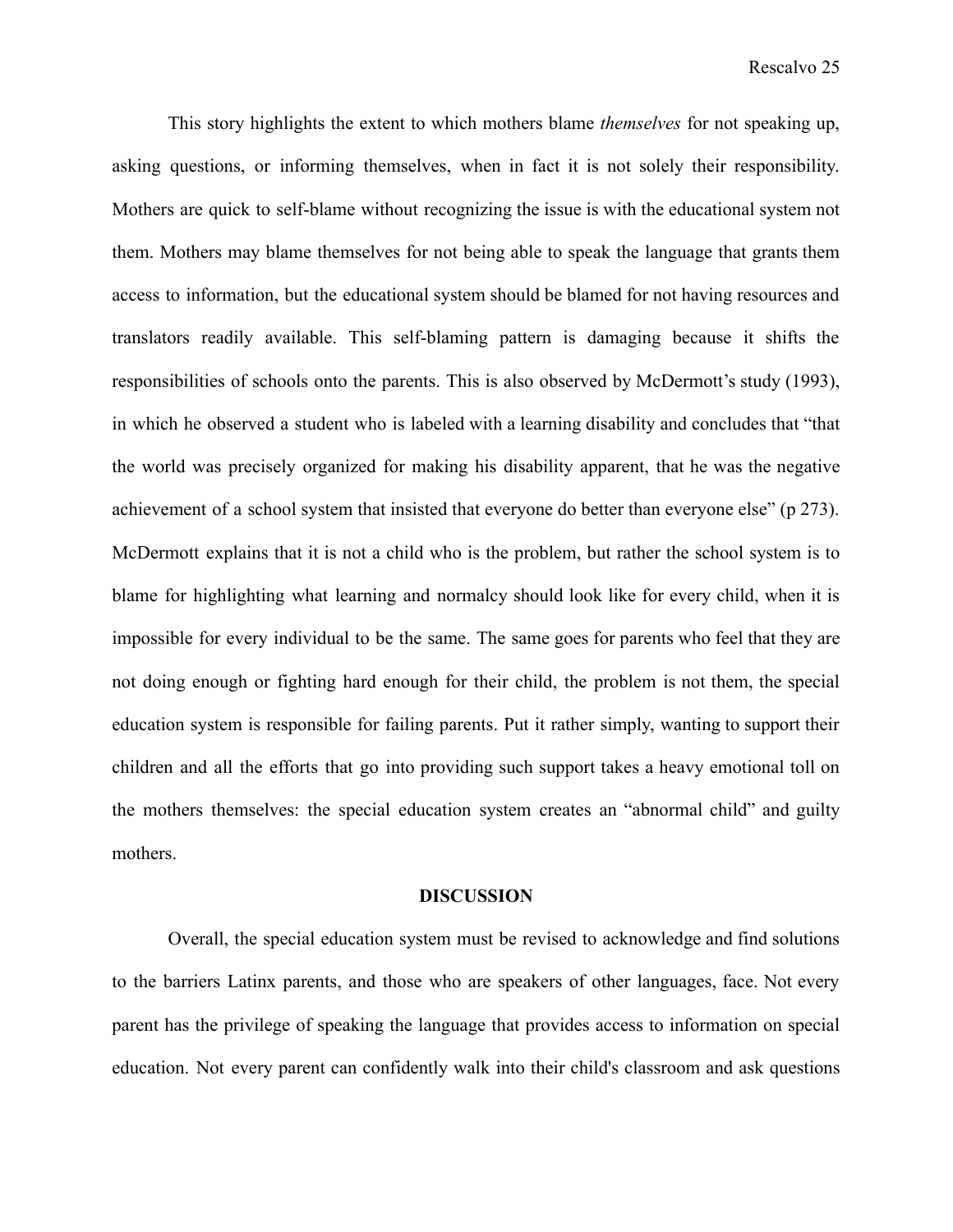Rescalvo 26

in English. These are not possibilities for many parents, which consequently is a disadvantage to their child because they cannot always have someone who can advocate for them. The barriers described in this research should serve to start a conversation on the aspects of special education that have to change to successfully provide an equitable education to all children.

First off, it is necessary for schools to create advocacy programs for parents. These programs must have professionals present who understand special education terminology and the rights every parent is entitled to. Professionals must also speak the native language of parents or have translation services readily available at any time. This creates a space where parents can go to get more information at any time and helps parents interact with other parents who are going through the same system. Parents can become a network of support to each other, which will help gather more resources for their children. Secondly, parents must be provided with free individual and group therapy sessions where they can talk about the emotional labor that comes with navigating a complex system like special education. Parents should have a space where they talk about their mental health and build their self-advocacy skills through empowerment.

Towards the end of each interview, I asked mothers for a piece of advice they would give to other mothers who were facing similar situations. Taking in what these mothers said, what I want to say to other mothers is that they have the right to demand a quality education for their child. They have the right to demand more if they feel their child needs more support. Although it is hard, especially in a system that perpetually keeps them down, mother's need to let go of the fear to speak up. Like the mothers in this study have done, they need to keep fighting and be involved every step of the way. Throughout these interviews, I've noticed self-blaming being a source of lack of empowerment, which can create a disadvantage for a child. To this I would say that mothers need to realize that they are not to blame for the barriers they face, the school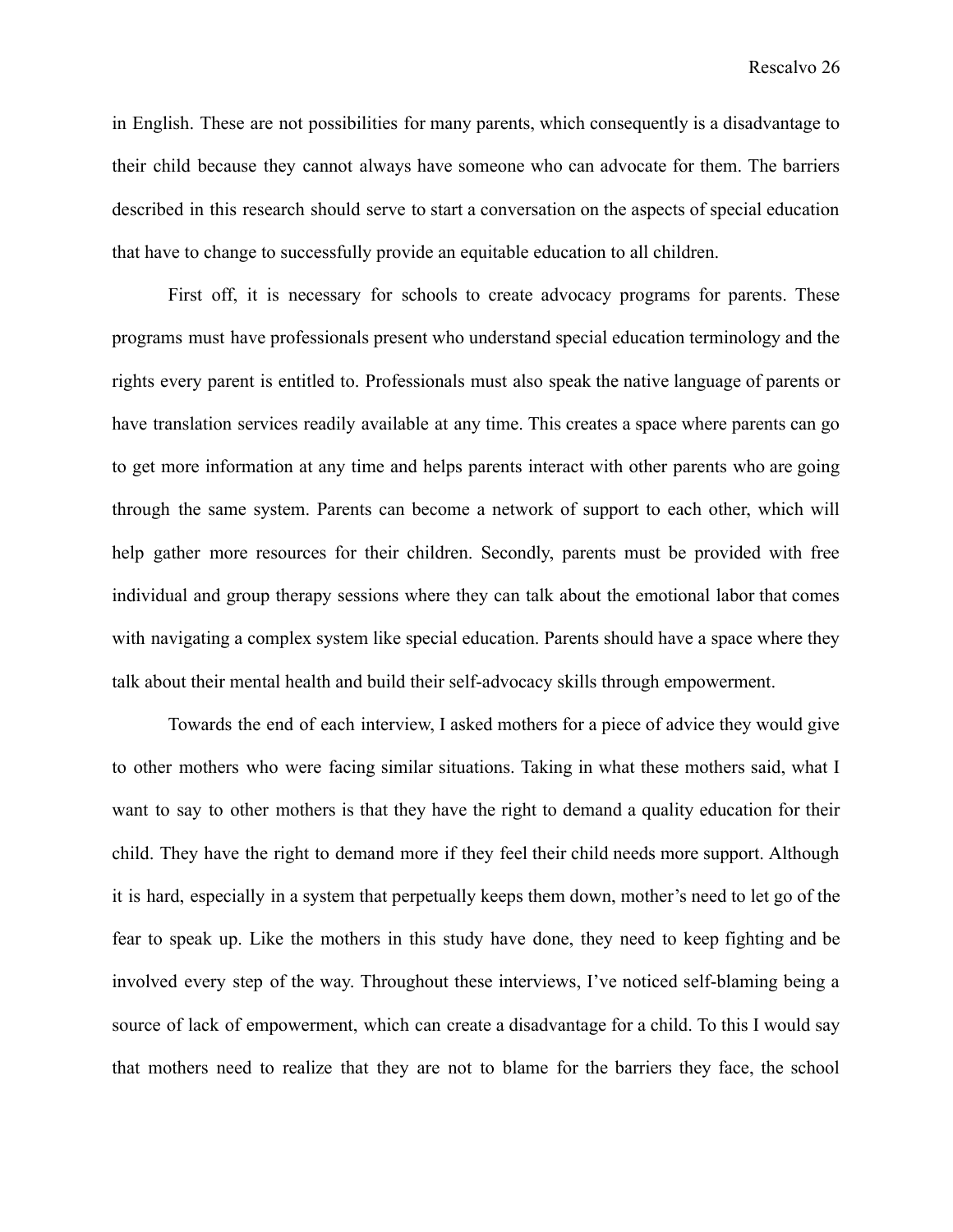Rescalvo 27

system is for not provide adequate resources for parents to thrive. I want every mother to realize that they do not have to carry a heavy responsibility that is not theirs. Every mother is within their right to demand more from schools that are not doing enough to support them.

The voices of Latinx mothers reveal the irony of special education being that it highlights the difficulties a child faces instead of creating an environment that nurtures it. This system perpetuates the idea that students with disabilities are not normal through constantly creating unrealistic standards that every child is supposed to meet. Instead, we need to look at education as a cultural structure that we all play into. We accept the idea of standards and learning rates when instead we need to "give up our preoccupation with individual performance and examine instead the structure of resources and disappointments made available to people in various institutions" (McDermott et al., 1993, p 295). By examining the educational structure at play here, we shift the responsibility to the school system instead of placing it on a child or their parents. Overall, these findings are meant to display the barriers mothers face as a result of an educational system that does not provide resources to parents and creates an environment where differences strip a child's right to an equitable education.

On a larger scale, the irony of special education system and Latinx mothers reveal the shortcomings of the public educational system in the United States as a whole. As a society, we have internalized that anything that strays from what the educational standards are is abnormal, but we need to examine the educational system that created these standards in the first place. By dismantling what is perceived as normal and abnormal in a child, we can work towards creating an educational system that values an individual child for what they can do rather than what they cannot, and one that creates an equal opportunity for every parent to be involved and present regardless of language differences.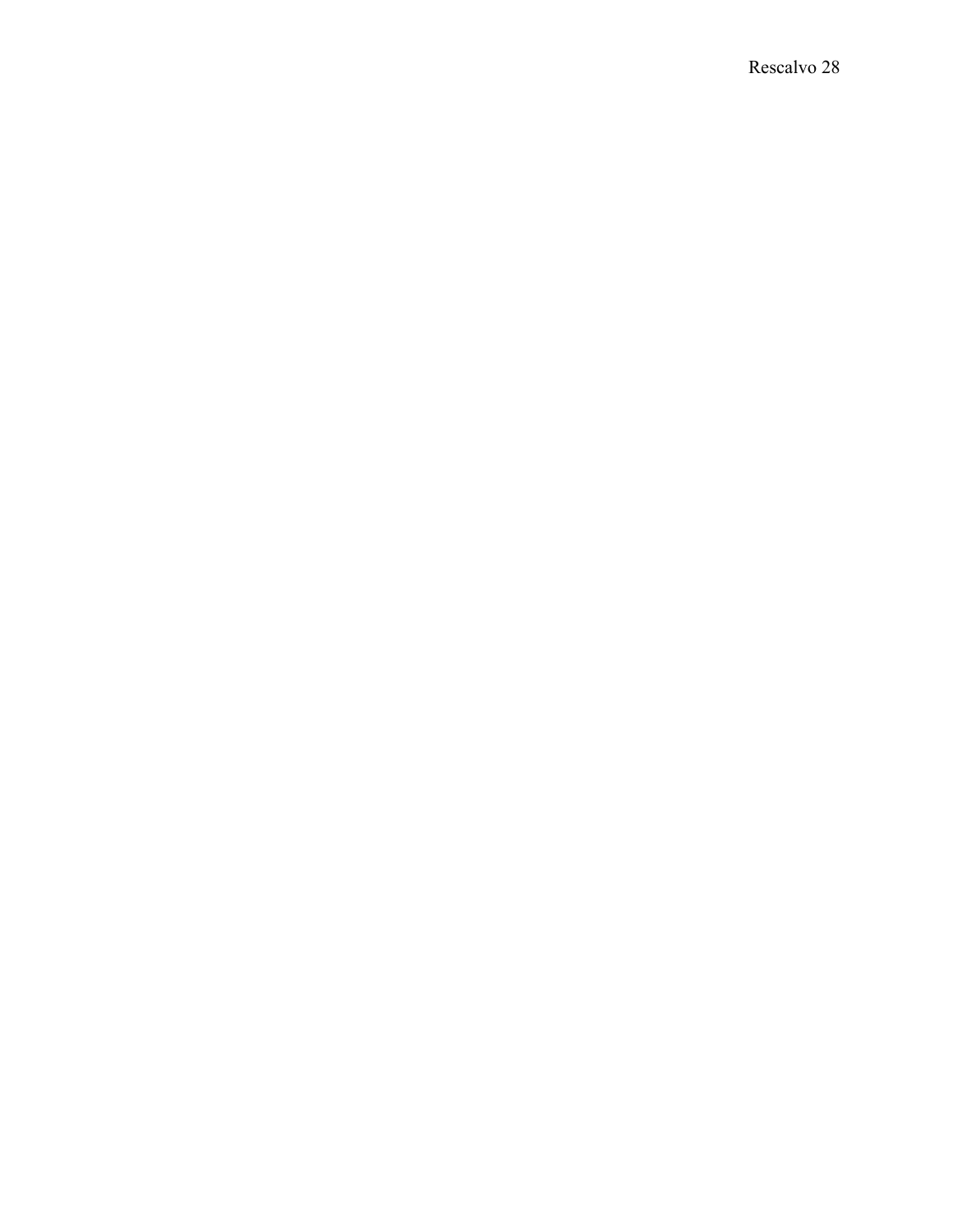#### **Acknowledgements**

I would like to thank The Levitt Center for providing me with the summer research funding that made this project possible for me. Next, I would like to thank my advisor, Professor Wang, for guiding me through every step to complete this project and teaching me what it means to be an effective researcher. I would also like to thank all the mothers who I interviewed because without their powerful voices I would not have a story to tell. Lastly, thank you to my family who inspired this whole research project.

#### **References**

- Burke, M.M. and Goldman, S.E. (2018), Special education advocacy among culturally and linguistically diverse families. J Res Spec Educ Needs, 18: 3-14. doi:10.1111/1471-3802.12413
- Burke, M. M., Magaña, S., Garcia, M., & Mello, M. P. (2016). Brief report: The feasibility and effectiveness of an advocacy program for latino families of children with autism spectrum disorder. *Journal of Autism and Developmental Disorders, 46*(7), 2532-2538
- Fancsali, C., & Farley, C. (2018). What are the contours of NYC's Special Education landscape? Retrieved from [https://research.steinhardt.nyu.edu/site/research\\_alliance/2018/11/19/what-are-the-contou](https://research.steinhardt.nyu.edu/site/research_alliance/2018/11/19/what-are-the-contours-of-nycs-special-education-landscape/) [rs-of-nycs-special-education-landscape/](https://research.steinhardt.nyu.edu/site/research_alliance/2018/11/19/what-are-the-contours-of-nycs-special-education-landscape/)
- Mandic, C. G., Rudd, R., Hehir, T., & Acevedo-Garcia, D. (2012). Readability of Special Education Procedural Safeguards. *The Journal of Special Education*, *45*(4), 195–203. https://doi.org/10.1177/0022466910362774
- McDermott, R. (1993). The acquisition of a child by a learning disability. In S. Chaiklin & J. Lave (Eds.), *Understanding Practice: Perspectives on Activity and Context* (Learning in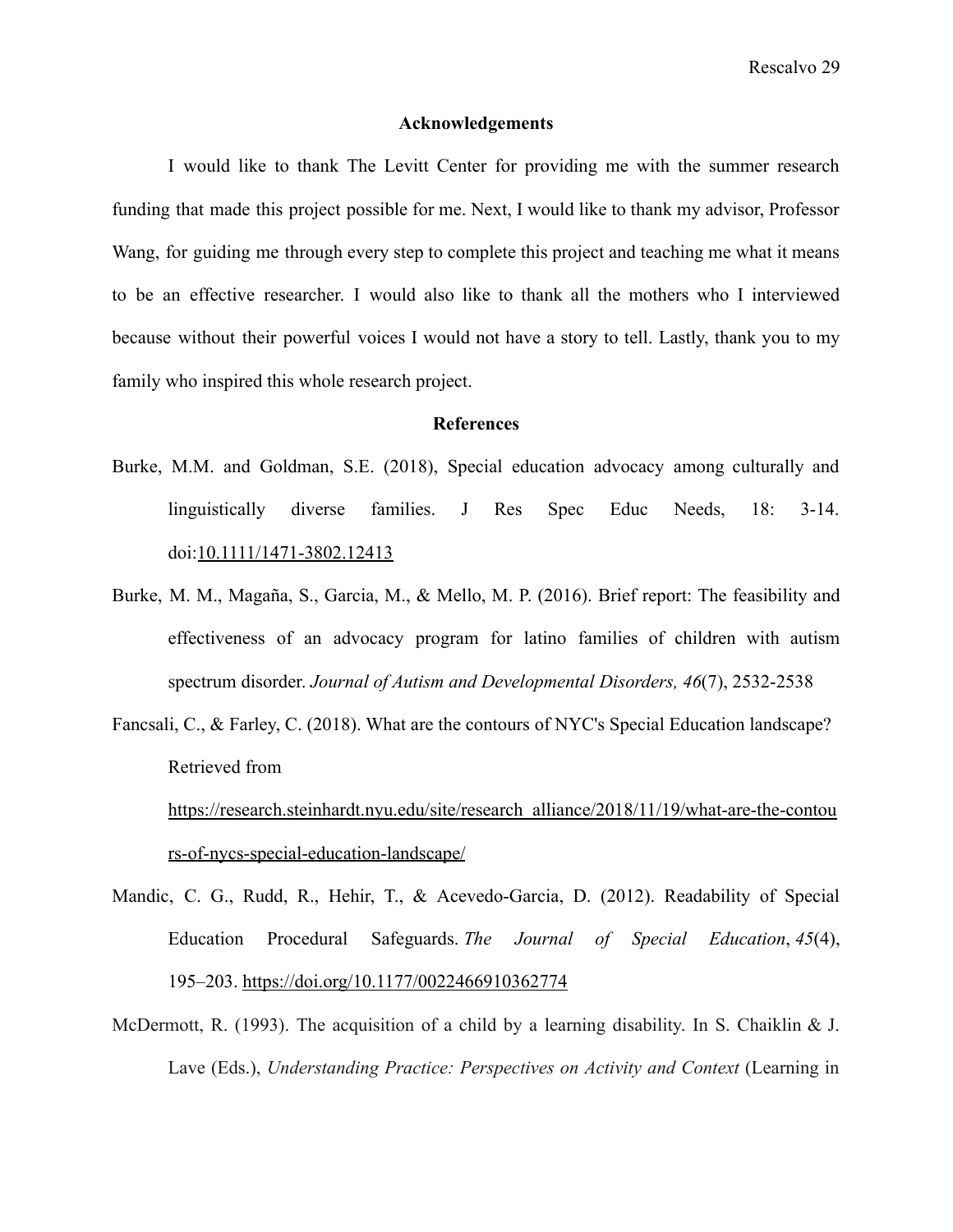Doing: Social, Cognitive and Computational Perspectives, pp. 269-305). Cambridge: Cambridge University Press. doi:10.1017/CBO9780511625510.011

School Diversity in NYC. (2019). Retrieved from <https://council.nyc.gov/data/school-diversity-in-nyc/>

U.S. Department of Education, National Center for Education Statistics. (2019). *Digest of Education Statistics, 2018* (NCES 2020-009), [Chapter](https://nces.ed.gov/programs/digest/d18/ch_2.asp) 2.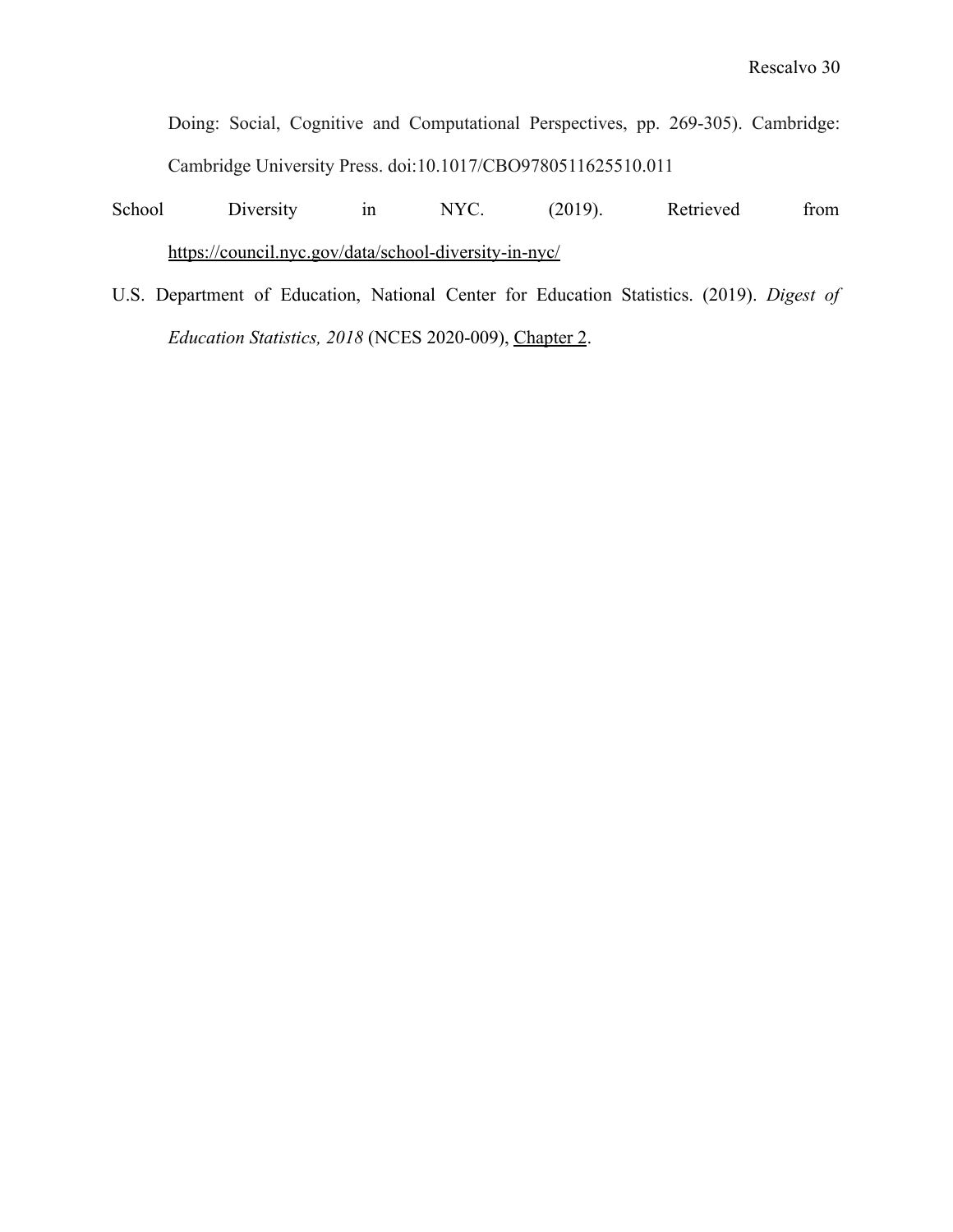# **APPENDIX A: Participant Consent Form**

## **Purpose:**

The purpose of this study is to unpack how Latinx mothers navigate the special education system in the South Bronx. The aim is to understand the difficulties Latinx mothers face due to language barriers.

## **Procedure:**

If you agree to be in this study, you will be asked to do the following:

- 1. Respond to interview questions about your experience.
- 2. If you are willing to, provide documentation of your child's IEP forms, report cards, **or** letters you are sent from your child's school.

The total time required to complete the interview should be approximately 1-2 hours.

## **Benefits/Risks to Participant:**

Participants will help contribute to the knowledge of the perspectives of Latinx parents who learn to navigate the special education system. This study will be helpful in finding ways to help Latinx parents who face language barriers with this system. Risks include any discomfort or sensitivity you may feel while responding to personal interview questions about your experience.

# **Voluntary Nature of the Study/Confidentiality:**

Your participation in this study is entirely voluntary and you may refuse to complete the study at any point during the experiment or refuse to answer any questions with which you are uncomfortable. You may also stop at any time and ask the researcher any questions you may have. Your name will never be connected to your responses in this interview; instead, a pseudonym will be used for identification purposes. Information that would make it possible to identify you or any other participant will never be included in any sort of report. The data will be accessible only to my advisor, but she will not have access to participant names or other identifying information.

## **Contacts and Questions:**

At this time you may ask any questions you may have regarding this study. If you have questions later, you may contact me, Anyi Rescalvo, at 347-248-6089 or [arescalv@hamilton.edu,](mailto:arescalv@hamilton.edu) or my faculty supervisor Chenyu Wang at  $\frac{\text{cwang1@hamilton.edu}}{\text{cwang1@hamilton.edu}}$  $\frac{\text{cwang1@hamilton.edu}}{\text{cwang1@hamilton.edu}}$  $\frac{\text{cwang1@hamilton.edu}}{\text{cwang1@hamilton.edu}}$ . Questions or concerns about institutional approval should be directed to Jeffrey Ritchie, Interim Chair of the Institutional Review Board for Human Subjects, 315-859-4678 or [iboard@hamilton.edu.](mailto:iboard@hamilton.edu)

## **Statement of Consent:**

|                                                                                     | I have read the above information. I have asked any questions I had regarding the procedures and |
|-------------------------------------------------------------------------------------|--------------------------------------------------------------------------------------------------|
| they have been answered to my satisfaction. I consent to participate in this study. |                                                                                                  |
| Name of Participant                                                                 | Date:                                                                                            |
| (please print)                                                                      |                                                                                                  |
| Signature of Participant                                                            |                                                                                                  |

Age: (Note: You must be 18 years of age or older to participate in this study. Let the experimenter know if you are under 18 years old.)

## **Thanks for your participation!**